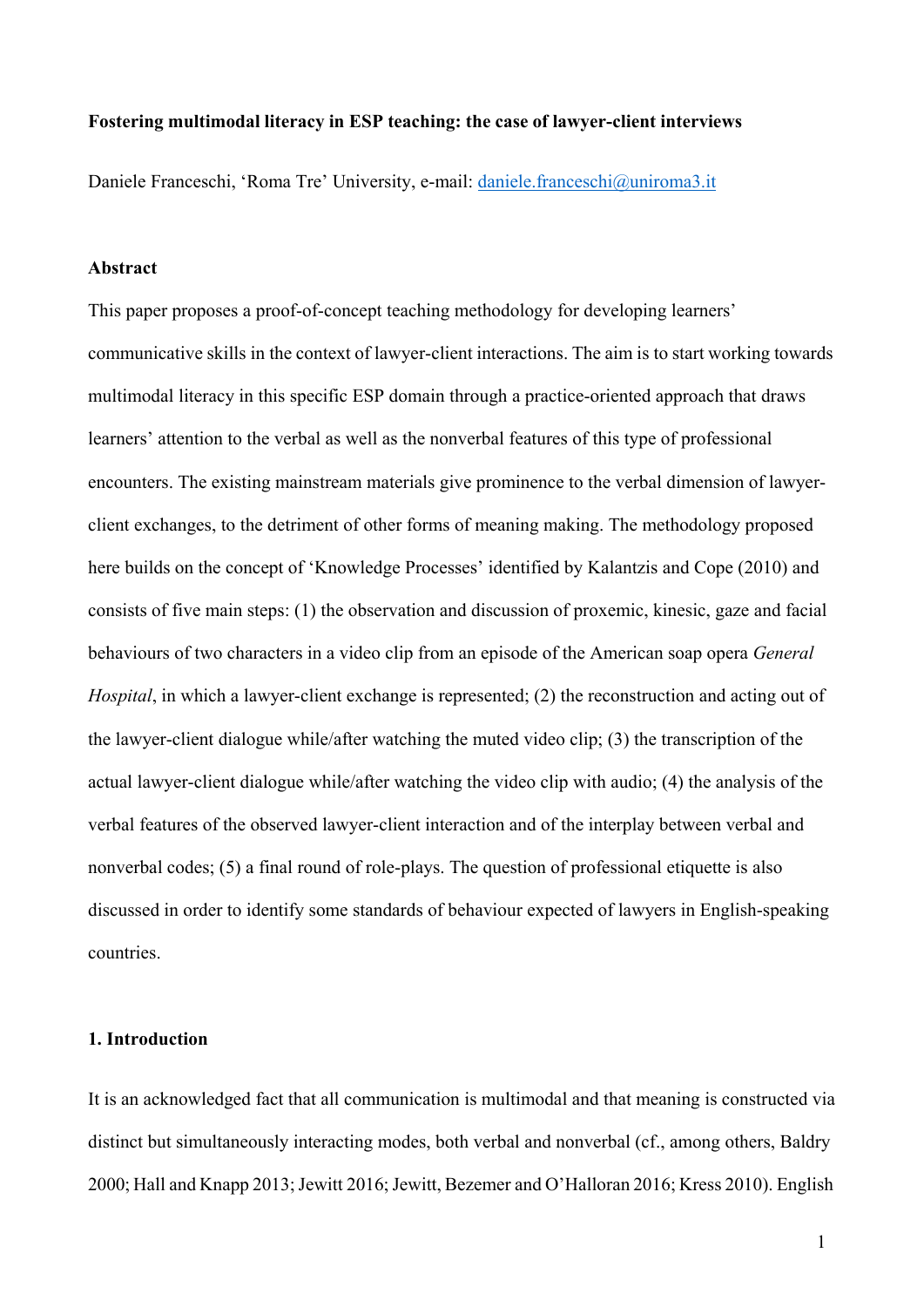as a Foreign Language (EFL) teaching materials, however, have only recently started to include, alongside traditional activities aimed at improving learners' linguistic output, new tasks to raise their awareness of complementary communicative strategies, such as suitable eye contact, body posture, gestures and other nonverbal behaviours(Note 1). English for Special Purposes (ESP) text- and coursebooks are also slowly introducing multi-semiotic learning approaches, but they continue to give prominence to the verbal dimension, with a special focus on the acquisition of terminology. In other words, they do not systematically implement integrated, i.e., multimodal, methods. The latter, however, are required to teach how to communicate appropriately and effectively in a number of professional contexts (Author 2017, 2018a).

This paper proposes a proof-of-concept teaching methodology for the improvement of learners' communication practices from a wider perspective in the context of lawyer-client interactions. The existing materials for teaching legal English prevalently contain static activities that do not guide learners in achieving the necessary all-round competence to conduct successful interviews and counselling sessions with prospective clients. Research has shown that lawyer-client discourse is multi-faceted and complex (Candlin and Bathia 1998; Candlin, Bathia and Jensen 2002), because it is subject to multiple variables, including linguistic but also contextual, i.e., socio-cultural factors. Learners of legal English do not seem to be aware of the importance of all these aspects and tend to worry mostly about their linguistic performance, often without exhibiting acceptable kinesic/proxemic behaviour (Author 2018b). The intention here is therefore to start working towards multimodal literacy in this specific ESP domain through a practice-oriented approach which may ultimately prepare (future) lawyers to better deal with their clients.

Section two provides a brief review of the relevant literature on multimodality, with a special focus on the pedagogical approaches used for developing learners' multisemiotic communicative competence. For reasons of space and because a specific professional genre is under consideration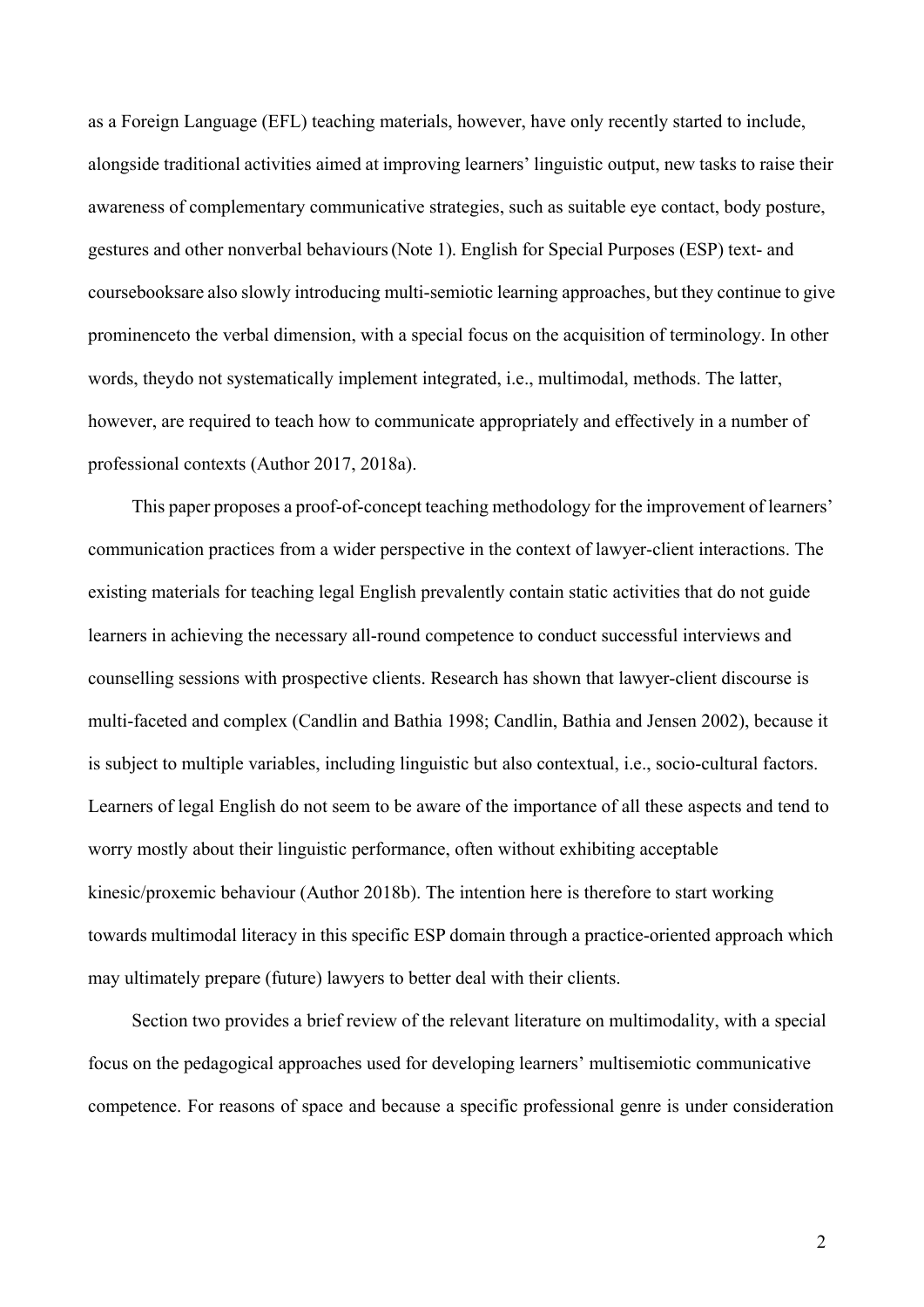here, only those works that deal with the pedagogies of multiliteracies in the context of ESP teaching will be referred to. The term 'multiliteracy' has to be understood as the variability of meaning making processes observable in contemporary forms of communication, which are now 'increasingly multimodal, with linguistic, visual, audio, gestural and spatial modes of meaning becoming increasingly integrated in everyday media and cultural practices' (Cope and Kalantzis 2009: 166). The theoretical framework underpinning this study is the one originally put forward by the New London Group (1996) and later reframed by Kalantzis and Cope (2010). Section three contains an overview of the activities for teaching legal English in the context of lawyer-client interactions found in five mainstream course- and textbooks available on the market. The aim here is to show that this type of exchanges receives marginal attention and is generally treated from a mono-semiotic, i.e., verbal, perspective that does not highlight the importance of those aspects of communication going beyond what is said. Section four briefly examines the communicative practices, expectations and interaction rules in the culture of English-speaking countries. The fact that English is now used globally as a lingua franca in many fields raises the question of what cultural etiquette should prevail in professional encounters. ESP teaching necessarily has to take this aspect into due consideration. Section five is the core of the paper. The methodology proposed is presented in a step-by-step manner, according to four major 'Knowledge Processes', i.e., *experiencing*, *conceptualising*, *analysing* and *applying*, identified by Kalantzis and Cope (2010) in order to categorise different learning activity types. Finally, section six concludes the paper with some considerations about the future of language teaching, at a time when communication is becoming increasingly computer mediated.

## **2. Multimodal approaches in ESP teaching**

Research on multimodal teaching methodologies has proliferated in the 21<sup>st</sup> century, as a result of the changes in communication practices that have taken place and are continuing to take place in our globalised societies. IT and the Internet now play a fundamental role and their potential can be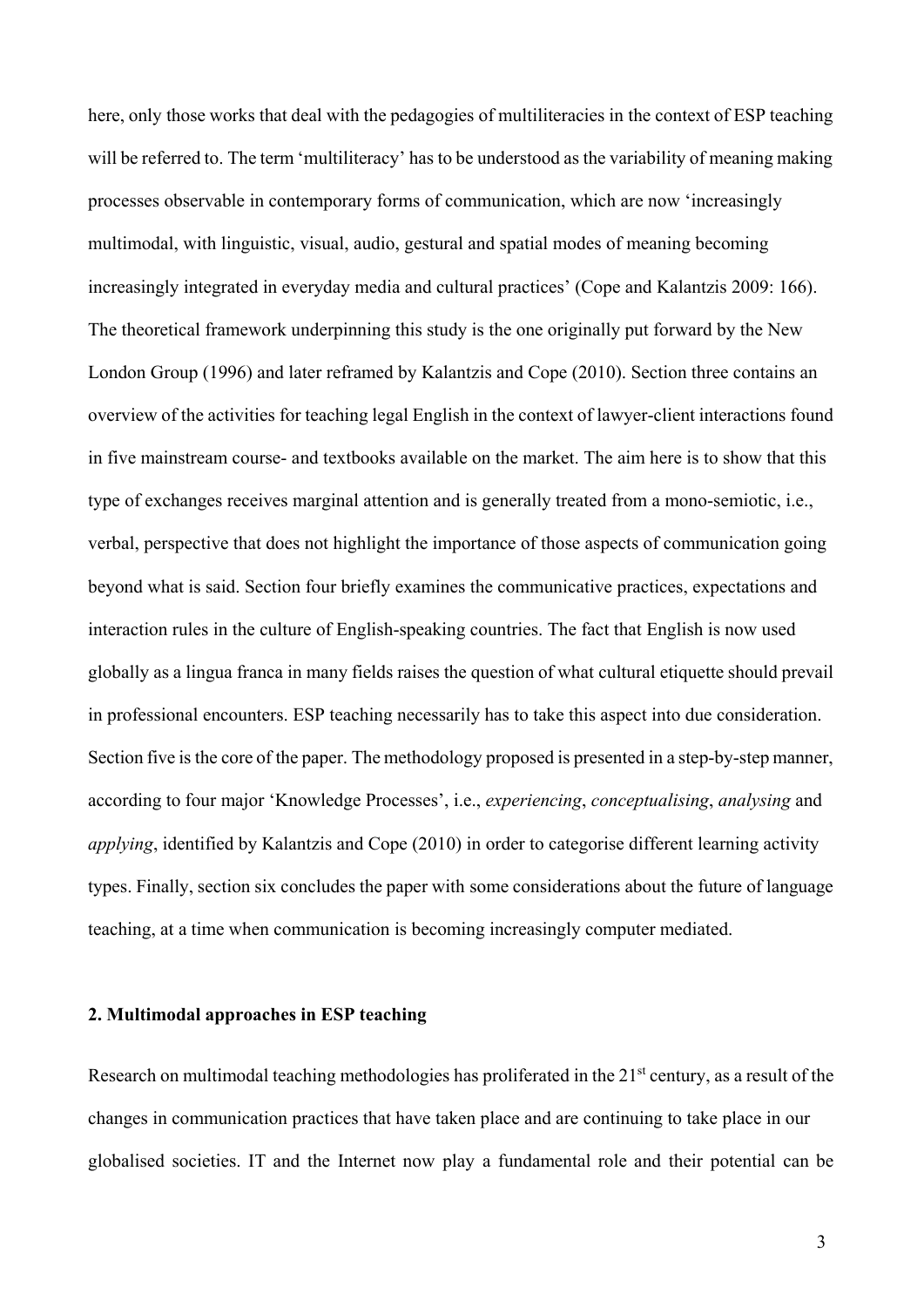harnessed for educational purposes too. The discussion around innovative approaches, however, goes back to the late 1940s when the importance of introducing not just written texts in the classroom was beginning to be recognized and possibly the first paper on the use of films in language teaching waspublished (Travis 1947). It later became clear that learning is more effective when information in presented in more than one mode (Mayer and Anderson 1992).

The current communicative landscape sees the convergence of multiple ways in which meanings are made. In our daily interactions multimodality is pervasive, especially in technology- mediated exchanges on the World Wide Web via different media. This is a fact that language instructors need to acknowledge if they want to keep pace with the complexity of communication in our digital era and be able to propose engaging activities that realistically reflect how exchanges take place in real practice. As Marchetti and Cullen (2016: 41) put it, "Changes in communication inevitably lead to changes in language and require the language teacher to be aware of and contemplate the implications of these complex phenomena". Although Marchetti and Cullen (*ibid.*) had the general English learner in mind, the adoption of a multimodal approach has been found to bebeneficial also for the ESP learner.

Gollin-Kies, Hall and Moore (2015) argue that the use of a multisemiotic approach enables both ESP instructors and learners to examine larger amount of data, thus making it possible to address the richness of communication in a certain specialized domain. As far as legal language is concerned, forinstance, the written medium only allows learners to familiarize with the textual features of various documents, such as contracts, wills, deeds and so on. The use of the visual channel opens up the possibility of accessing and analyzing other forms of communication in a wide variety of situations, including trials, depositions, hearings, mediations, arbitrations, client meetings, etc. In most cases, this is feasible through YouTube (Note 2), but there are also specific multimodal corpora of film and TV series clips that were purposefully designed to be used in the ESP classroom, such as the one compiled at the Language Centre of Pisa University, Italy (Crawford Camiciottoli and Bonsignori 2015, Bonsignori 2018) in collaboration with the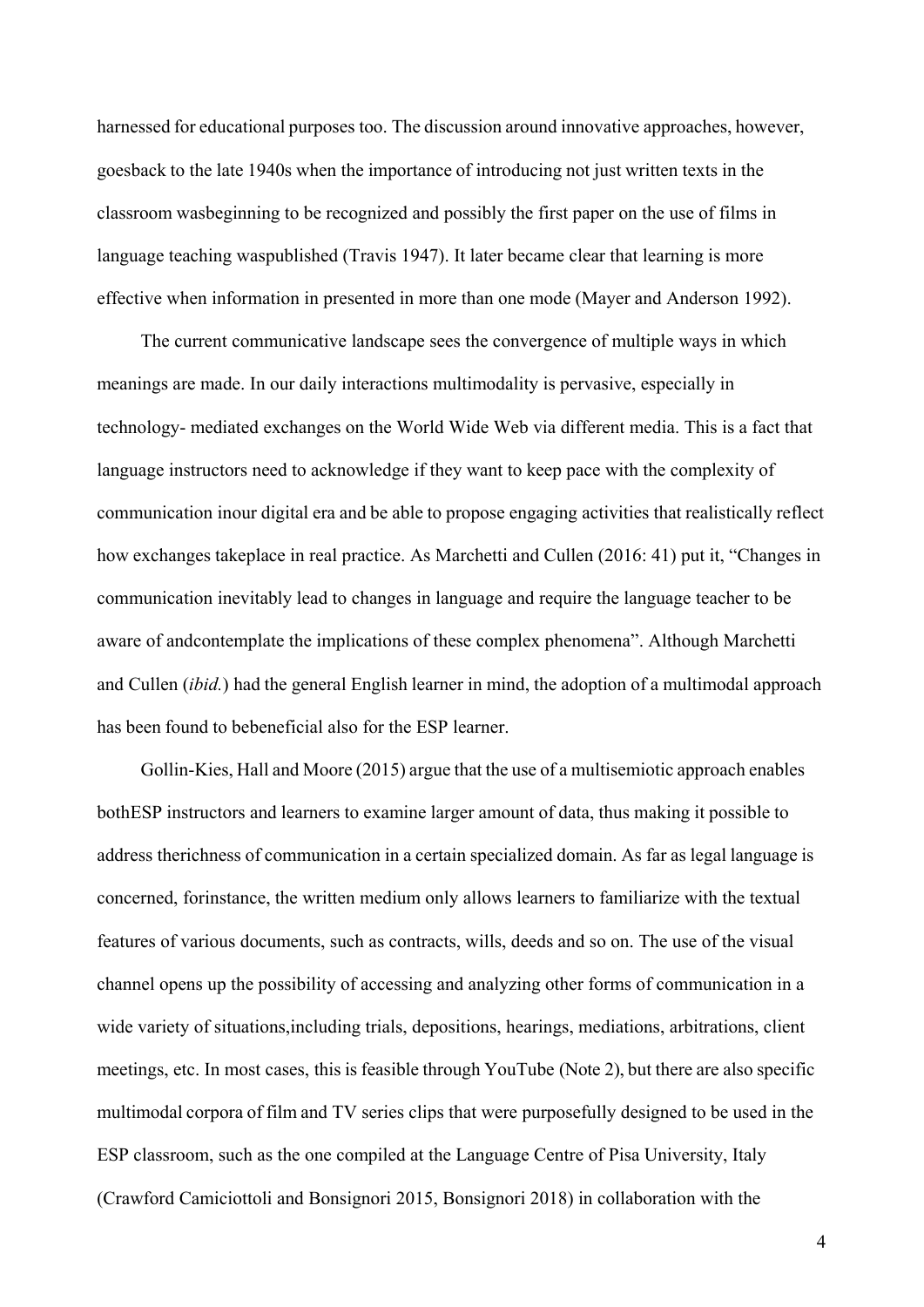Language Centre of the University of California at Berkeley (Note 3).

The use of authentic audio-visual materials as well as video clips obtained from films and TV series provides the ESP learner with situated practice opportunities, during which the interplay of various ways of meaning making can be observed. Vigliocco, Perniss and Vinson (2014) highlight the importance of relying on the two categories of text and speech in ESP teaching, because non-verbal elements, e.g., facial expressions, hand gestures and other forms of body language, are significant channels of expression, too. Extra-linguistic semiotic resources appear to be particularly relevant for ESP learners, who need to be equipped with all the necessary competencies of the discourse community they will be part of. In other words, there are social skills that learners must necessarily acquire in order to 'fit' professionally in a particular situation. The importance of the acquisition of these competences is stressed by Martínez Lirola (2016: 77) who argues that the introduction of multimodal activities and resources in the language classroom enables learners to 'increase their motivation and acquire different social competences that will be useful for the labourmarket such as communication, cooperation, leadership or conflict management'. The development of professional communication abilities is a complex process that requires learners to be exposed to contextualized and authentic scenarios. Multimodal approaches to ESP teaching and learning, however, are only starting to be included in course- and textbooks, although many language instructors may already have intuitively incorporated innovative practices and elements in their classes (Knox 2008). The mainstream materials for teaching legal English (see Section 3) still todaydo not seem to systematically propose activities that ask learners to engage not just with the specialised target language, but also with disciplinary knowledge from a broader perspective.

The use of videos has been shown to draw the ESP learner's attention to the centrality of socialand critical skills (Arnò-Macià *et al.* 2006). Research has demonstrated that watching videos is not enough though. Learners seem to benefit particularly by creating their own digital artefacts through aprocess of guided reflection, critical thinking, design and performance.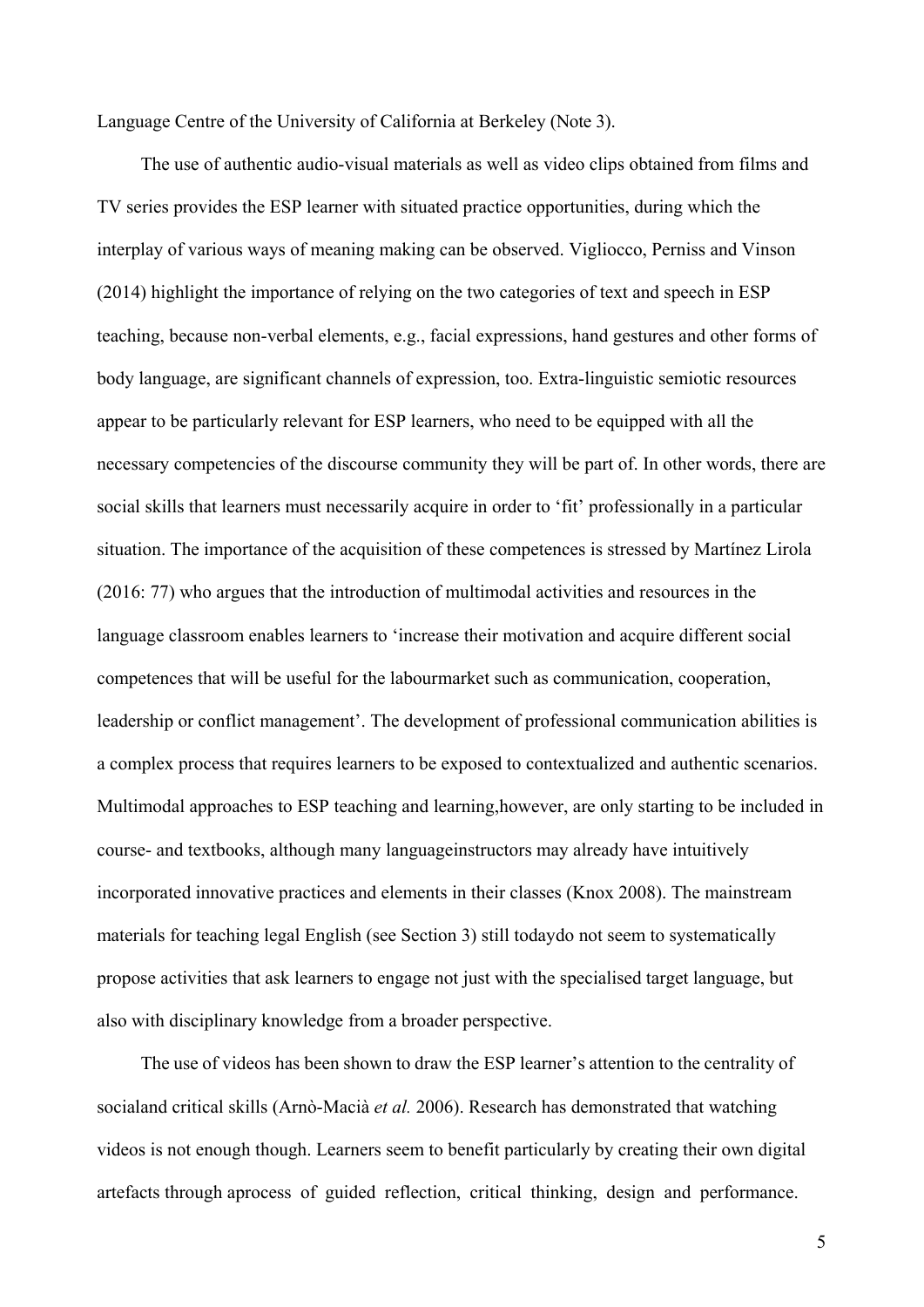This is because videoproduction gives them choices about what to say, but also about how to say it by selecting particular modes to shape the meaning they want to create (Dal 2010). Put differently, video production is a learner-centred and hands-on activity embracing the social constructivist view that knowledge and meaning emerge in a social context through practice (Arnò-Macià *et al.* 2006, Goldstein and Driver 2015). Learners are therefore no longer just 'consumers' but also 'producers' of language (Gee and Hayes 2011) in that they negotiate meaning and collaborate, thus engaging in activities that are both meaningful and didactically effective.

# **3. Legal English teaching materials**

There is a wide variety of course- and textbooks available to language instructors for teaching legal English, both by internationally recognized and reputed publishers (e.g., Cambridge University Press, Oxford University Press, Routledge, etc.) and by several minor but still respected ones in various countries (Note 4). Not many of these books, however, contain ad hoc activities for helping learners to develop socio-communicative skills in the lawyer-client interaction. Some of the best-known exceptions are *Introduction to International Legal English*  (Krois-Lindner, Firth and TransLegal 2008) and *International Legal English* (Krois-Lindner and TransLegal 2006), published by Cambridge University Press as preparation courses for the International Legal English Certificate (ILEC) (Note 5); *Legal English. How to understand and master the language of law* (McKay, Charlton and Barsoum 2011) by Pearson, which is not exam-oriented but specifically written with the needs of (future) practitioners in mind; *International Legal English. A practical coursebook for speakers of English as a second language* (Williams 2012) by the Italian publisher Giappichelli, targeting University students of law and related disciplines; and *Legal English* (Haigh 2018) by Routledge, also aimed at law students and at already practicing legal professionals whose first language may notbe English.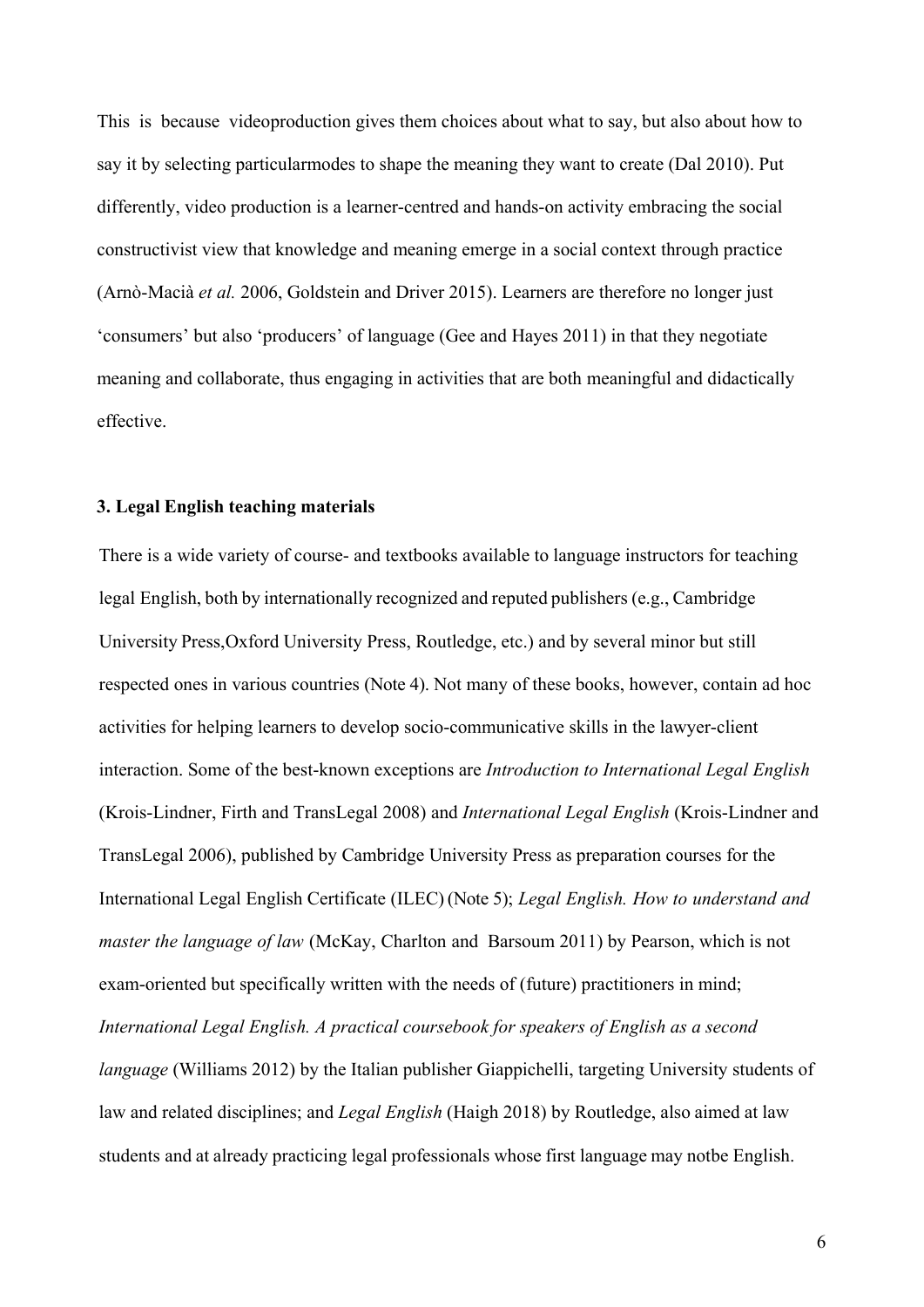### *3.1 Krois-Lindner, Firth and TransLegal (2008) and Krois-Lindner and TransLegal (2006)*

These two coursebooks are intended, respectively, for intermediate and upperintermediate/advanced learners of English. They both include authentic materials supplied by TransLegal (Note 6) on a variety of legal topics and aim at developing the four skills of reading, writing, listening and speaking.

The speaking tasks proposed are generally preceded by reading and vocabulary practice activities, allowing learners to familiarize with words, expressions and fundamental legal concepts of the common law. Before practicing their speaking skills, learners are typically asked to engage in listening comprehension exercises, so they can be exposed to models of verbal interaction that may be internalized and reproduced at a later stage. Various types of role plays are then proposed, accompanied by prompts and instructions for guiding learners through the various phases of the exchange. The so-called WASP approach to planning, structuring and carrying out an interview is suggested, which consists in putting the client at ease (welcoming), listening and finding out what the client needs (acquiring information), telling him or her what to do (suggesting), and saying goodbye (parting). In both volumes, before acting out the conversations, learners are asked to analyse the listening transcripts and to memorize phrases and expressions that may be used in each stage of the Interview (Note 7). Both Krois-Lindner, Firth and TransLegal (2008) and Krois-Lindner and TransLegal (2006) are accompanied by audio CDs and integrated with online research tasks (Note 8).

The main shortcomings of these two books are, firstly, that they only contain listening materialin preparation for the speaking tasks, with no video recordings or any other kind of visual representation of lawyer-client interactions that would instead allow learners to study these exchanges in their natural broader context. The fact that nonverbal features are completely overlooked restricts the learning process to just one component of communication, i.e., the verbal message, which, albeit fundamental, works in combination with other equally important modes of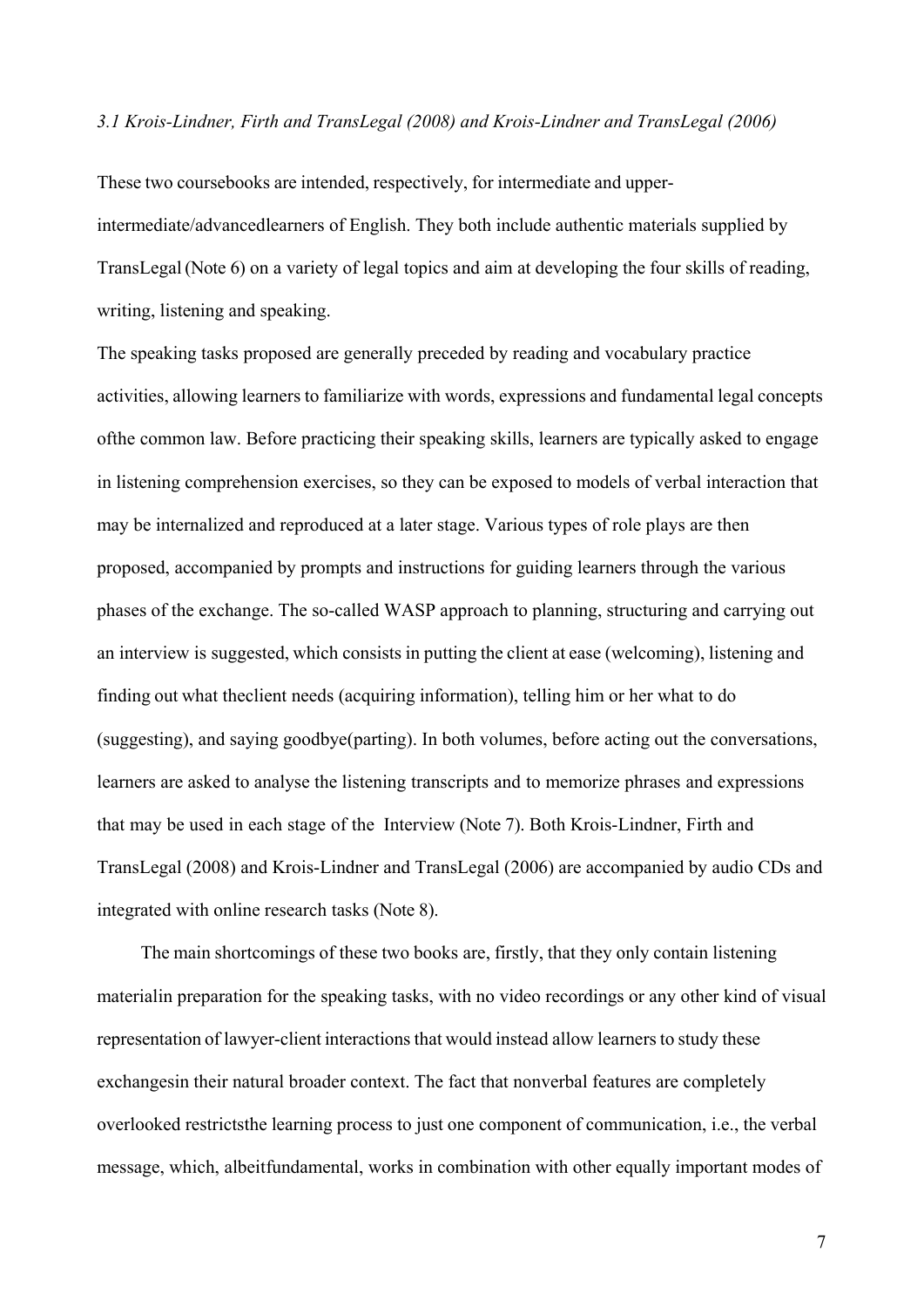meaning making. In addition, the approach is not learner-centred and leans towards rote and memorization: learners are not encouraged to collect and analyse their own spoken data in order to reflect on their personal difficulties, also in terms of pronunciation and prosody. While it is true that the latter aspects may always be addressed by the language instructor, the two books do not propose any structured activitiesto be used in the classroom.

### *3.2 McKay, Charlton and Barsoum (2011)*

This book targets learners of English as a second and foreign language who need to enhance their legal language skills not just for academic but also for professional purposes (Note 9). The first part focuses on written communication, while the second one is dedicated to the development and improvement of oral skills, with a specific chapter on client interviewing and advising. Here, the various stages of stage consists in introducing oneself and exchanging a few friendly remarks with the client; during the 'fact-gathering' stage the lawyer obtains information about the matter that the client wants to discuss; and so forth). Learners are then presented with example sentences and questions to be memorized, adapted and re-used in similar situations. The chapter, however, only addresses the linguistic features of interviews. It is shown, for instance, that the advice stage, during which clients are helped to make informed decisions, is characterised by the use of verbs and phrases of advice and probability (e.g., You ought to/should, my advice would be to, they will try to, and so on), by conditional sentences (e.g., I'd act for you if you wished) and by specific types of conjunctions, suchas 'provided', 'supposing', 'on condition (that)' (e.g., I would advise you to provide contracts of employment to your workers, provided that [or as long as] you want them to be permanent employees). Grammar notes and vocabulary exercises are also included. And, at the end of the chapter, there is a practice activity, which consists in reading a memorandum from a secretary at a law firm in preparation for an interview with a client.

The book has an accompanying companion website with audio files that learners can use to study spoken language in realistic legal scenarios (Note 10). Strangely enough though, the audio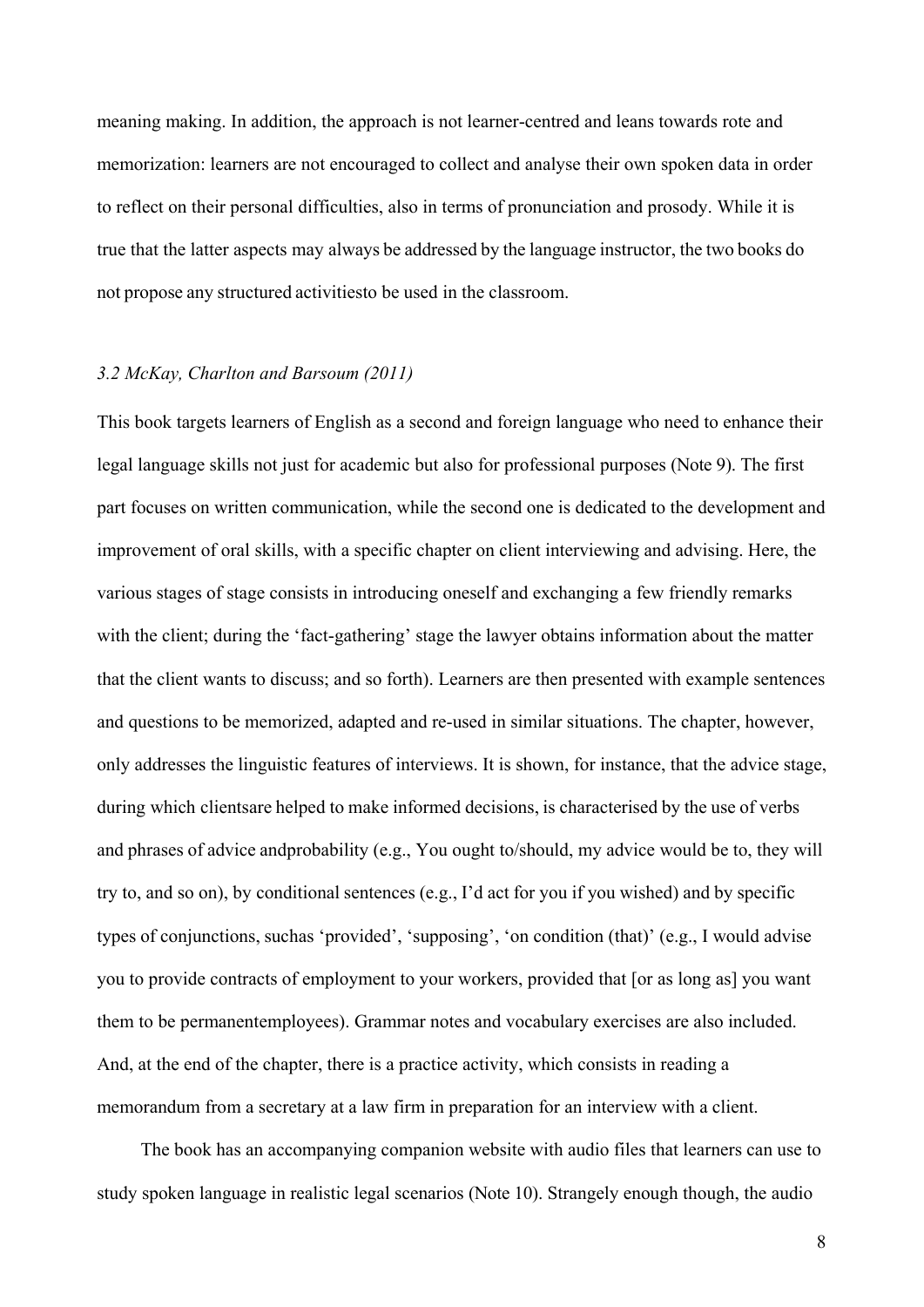files feature negotiation, mediation and advocacy situations that are not addressed in the chapter on interviewing and advising. In addition, there are no video clips or images of lawyer-client interactions and the role played by nonverbal elements of communication is completely ignored.

#### *3.3 Williams (2012)*

This is not just a legal English textbook, but also an introductory comparative law course conceived for learners of English as a second language, typically University students of Law, Economics, International Relations and Social/Political Sciences. The topics covered span from the Anglo-Saxon legal systems, to Tibetan legal history, Mexican law, Islamic law, Philippine legal doctrine, etc. Authentic materials are used, both for the reading and listening activities.

Unit four is entirely dedicated to spoken legal English and contains a subsection on interviewingtechniques. Before the speaking activities, there are listening exercises, with pre-task and discussion questions brainstorming learners about clients' expectations with respect to both the contents of an interview with a lawyer and to the setting where the interview typically takes place (Note 11). The listening activities are followed by comprehension questions and reading passages to be used in preparation for the role plays, but there are no exercises for the analysis of the transcription from a wider perspective. The structure of lawyer-client interviews is presented in a way similar to what is proposed in Krois-Lindner, Firth and TransLegal (2008), namely through the illustration of the so- called WASP method, which is however analysed more in detail by means of a word building exercise. The unit concludes with some tips on the type of questions that should be used, on how to encourage the client to speak, to periodically summarize what the s(he) has said and, finally, to use sympathetic and caring body language. The latter aspect is only mentioned and not developed further;learners are just reminded to smile while making eye contact, to nod their heads with the words 'yes,go on' to invite clients to continue, but nothing else is suggested. There are also no video recordings supporting the listening activities. This is a particularly striking omission, because the book addressesculture-related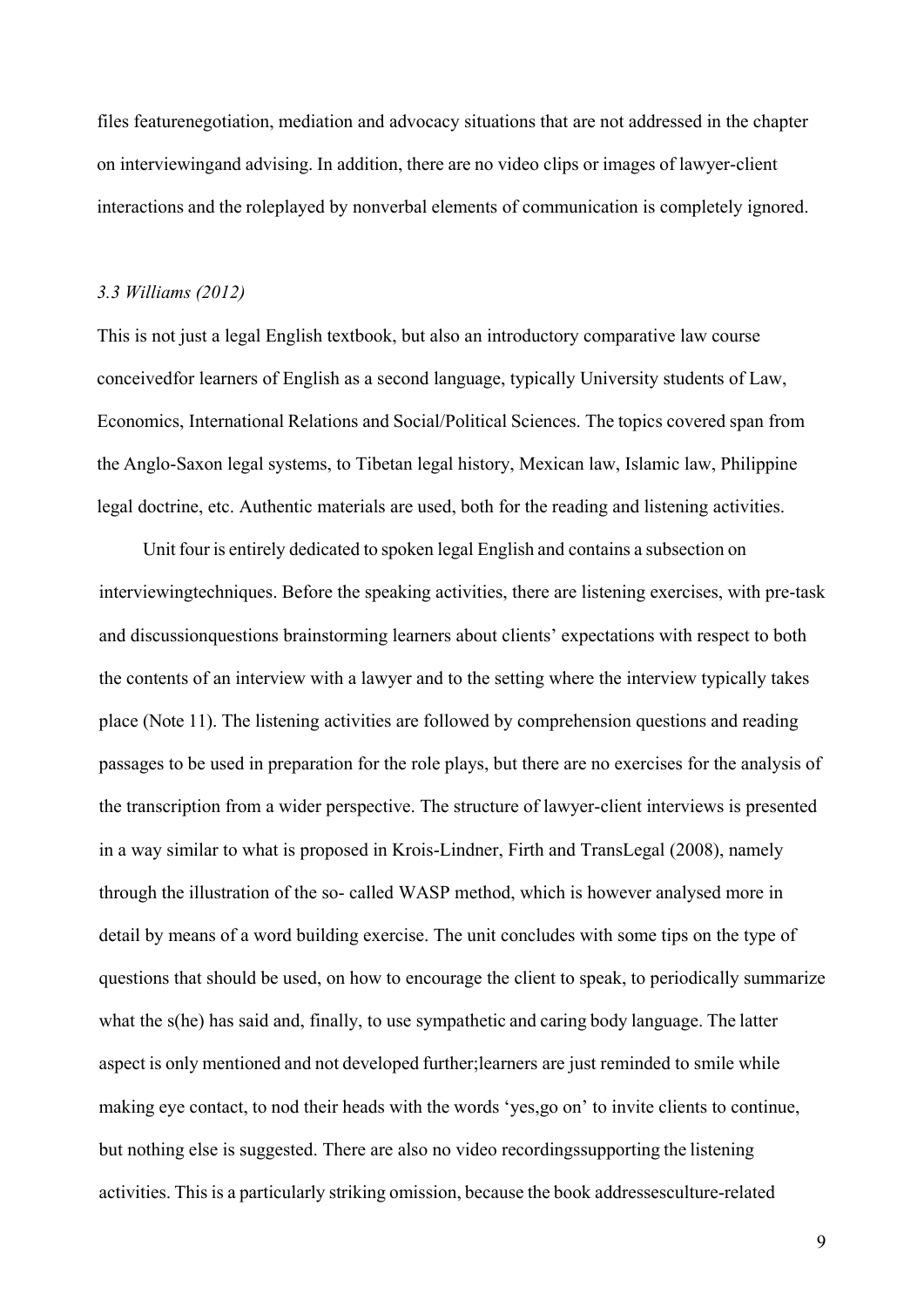issues, without providing any evidence of how they translate into practice.

## *3.4 Haigh (2018)*

This is an e-textbook comprising both traditional paper elements and online resources for learners and language instructors (Note 12). To date, it is the most comprehensive and detailed book, covering the various different areas of legal English usage (Note 13). Part 1 focuses on written English, while Part 2 is entirely dedicated to spoken language, addressing both the verbal and nonverbal features of communication in general and for the specific requirements of lawyerclient interviews.

Part 2 begins with an analysis of the areas of contrast between spoken and written English, drawing learners' attention to the unpredictable and flexible nature of speech, being characterized by broken sentences, repetitions, meaningless phrases (e.g., you know, I see, if you see what I mean), etc. In addition to important linguistic factors, such as vocal emphasis, tone of voice and speaking techniques (e.g., the use of humour, euphemisms, rhetorical questions, metaphors and similes, diplomatic language, to mention a few), proxemic behaviour is examined, with several examples of body language signs and associated meanings (Note 14).

The section on interviewing and advising opens with a discussion on the essence of lawyerclient interactions (what they are and what clients expect), followed by preparation activities with tips on how to conduct successful sessions (e.g., the importance of structuring meetings appropriately and of determining their purpose, how to take notes and to use checklists and factsheets, etc.). Beforepresenting the recommended language for the various stages of the interview (opening, listening and questioning, summarizing, concluding), several observations are made concerning stylistic aspects (the lawyer should ensure that the structure of the questioning stage is not too rigid and that the conversation also flows naturally from one topic to the next; feedback should be given continuously via backchannels to let clients know that they are being listened to; and so on) as well as nonverbal factors (the importance of demonstrating interest also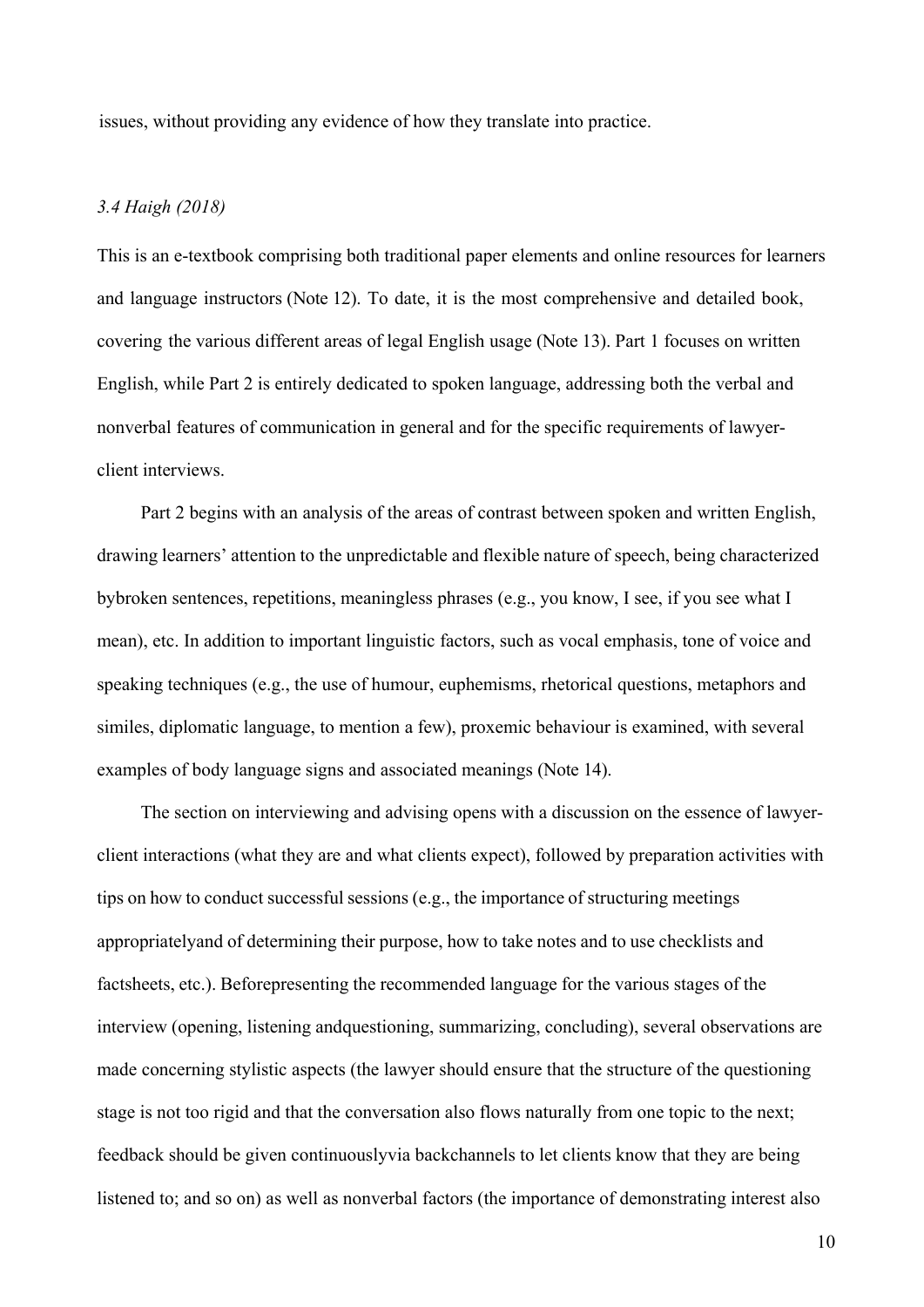with your body language). The latter aspect is introduced with the presentation of five crucial skills summed up by the acronym SOLER (Table 1).

| $S-$  | Face the client squarely, adopting a posture that indicates involvement.                  |
|-------|-------------------------------------------------------------------------------------------|
|       |                                                                                           |
|       |                                                                                           |
| $O-$  | Adopt an <b>open</b> posture, one that suggests you are receptive to the client.          |
|       |                                                                                           |
|       |                                                                                           |
| $L-$  | Lean slightly forward; not aggressively, but enough to show that you are interested in    |
|       |                                                                                           |
|       |                                                                                           |
|       | the client.                                                                               |
|       |                                                                                           |
|       |                                                                                           |
| $E-$  |                                                                                           |
|       | Maintain eye contact, but do not stare. Use your eyes to show interest, but vary your eye |
|       |                                                                                           |
|       |                                                                                           |
|       | contact in response to the flow of questioning.                                           |
|       |                                                                                           |
|       |                                                                                           |
| $R -$ | Stay relaxed. Do not fidget, and try to be natural in your expressions.                   |
|       |                                                                                           |
|       |                                                                                           |

Table 1. Appropriate body language (adapted from Haigh 2018: 18.3.4)

The most innovative aspect of this e-textbook is that it comes with a companion website featuring videos of lawyer-client interviews, together with exercises and the transcriptions of the conversations, in which different legal scenarios are presented. This audio-visual material allows learners to observe quasi-real professional exchanges, on the basis of which they will be able to develop their own speaking and behavioural style. What still needs to be improved, though, are the types of activities accompanying the videos. The online tasks are exclusively comprehension and language development exercises, in the form of multiple choice and true/false questions; they do not include any activities explicitly aimed at developing nonverbal encoding competence.

# **4. Interpersonal communication in the culture of English-speaking countries**

Interpersonal communication in both professional and non-professional contexts has been thoroughly investigated in different, often overlapping, fields of study, ranging from linguistics to psychology, the social sciences, etc. The existing literature on the topic is vast and continuously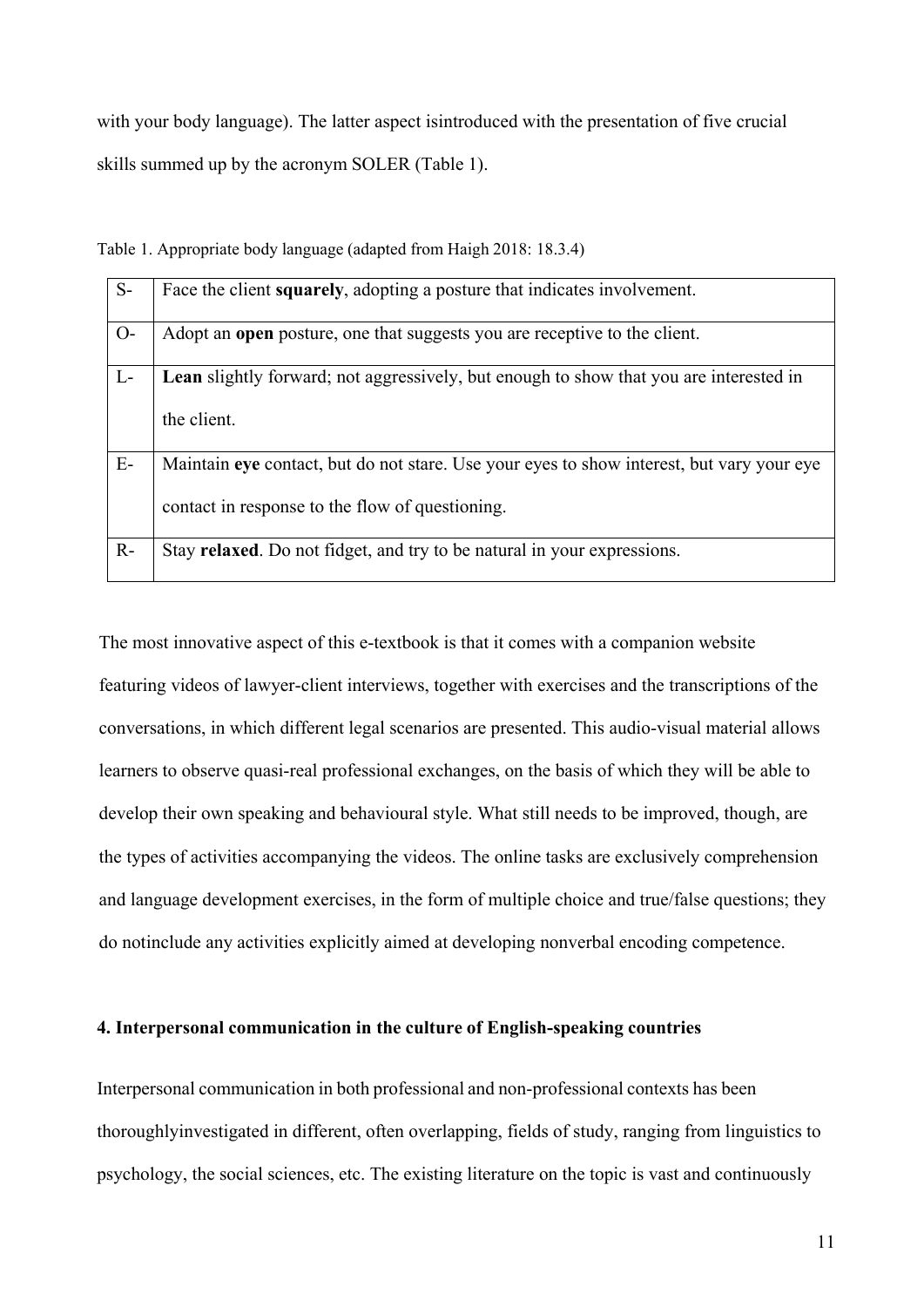expanding (cf., among others, Antos and Ventola 2008, Matsumoto 2010, Knapp and Daly 2011, Hall 2020, and references therein), because societal changes impose a renewed reflection on the nature of communicative exchanges between people, which necessarily undergo a process of constant adaptation and transformation.

In our globalised world, it has become common for people with different backgrounds to meet for professional purposes and use English as a lingua franca (Jenkins, Baker and Dewey 2018). In English language teaching, it is therefore important not just to develop learners' verbal skills in the various domains, but also to enable them to negotiate the distance between their own and another culture. This is a challenging task for several reasons. Firstly, while language as a code is finite, cultures are in constant flux and not easily controllable. Secondly, EFL instructors themselves are often not formally trained to understand cross-cultural issues and the complexities of social interactions. These aspects are generally considered of secondary importance, thus leaving them to

rely just on their subjective and impressionistic interpretation of and ability to deal with cultural differences. This is probably also be due to the fact that the nonverbal dimensions of communication are not systematically addressed in English language teaching materials, either for general or specific purposes.

It is an incontrovertible fact, however, that cultural models impact communicative practices and determine our patterns of interaction. Although all the latter aspects are subject to change, in the context of professional language teaching there is a need to identify a set of model behaviours and attitudes which learners can refer to while developing their communication skills for various specificpurposes. Lawyer-client interactions are formal exchanges, regardless of the country where they take place or the cultural background of the interactants, but in the culture of Englishspeaking countries, namely the UK, the USA, Canada, Australia, New Zealand and South Africa, there are certain specific (unwritten) rules that must be followed.

Eye contact, for instance, is crucial. It is probably the best way to build rapport with a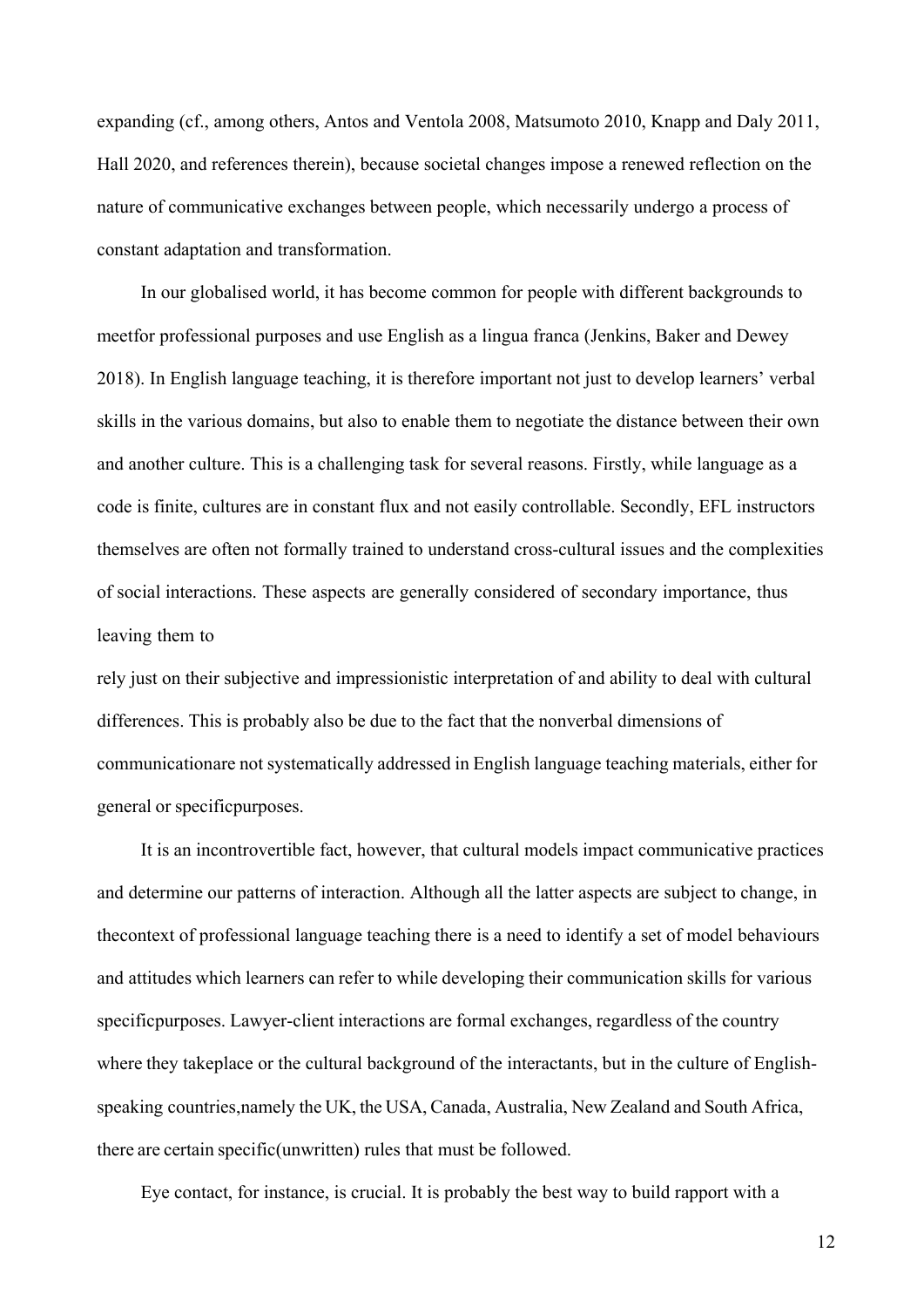client. This does not mean that lawyers need to stare constantly and directly into the client's face. Appropriate eye contact consists of looking alternatively at the client, perhaps at a computer screen or down at notes, and then looking up and establishing contact with the client again, and so forth. Different cultures have different rules for eye contact. In certain countries, direct eye contact between men and women, for instance, is avoided (Samovar, Porter and McDaniel 2009). However, if a woman lawyer working in one of the above-mentioned English-speaking countries did not look at her clients in the eyes, she would most probably lose them. This is because failing to maintain eye contactmay be interpreted as rude and as a lack of self-confidence. Similarly, in English-speaking countries communication is expected to take place at varying distances depending on the level of intimacy between speakers. In a lawyer-client interaction, people are generally comfortable when they keep adistance between 4 and 12 feet. Failure to observe this rule on the part of the lawyer may affect the quality and/or outcome of the interaction. Posture, body movements and facial expressions also playa significant role. A lawyer standing next to a seated client may be perceived as a sign of role power. By sitting at the client's level, instead, he or she will signal the intention to make the interaction as equitable as possible. Handshakes rather than bows are common and expected. In addition, welcoming a client with a smile establishes a good connection with him or her, at least initially, etc. These are just some of the most important elements of nonverbal behaviour that should be kept in mind when engaging in a professional conversation with a client.

Learners of legal English, who may be already practicing lawyers in other countries, need to be aware of the importance of having not just strong speaking skills, but also an ability to use appropriate nonverbal cues. These may vary from the ones commonly used in non-Englishspeaking countries, thus making it necessary to examine and practice them in the language classroom.

## **5. Designing a multimodal didactic activity**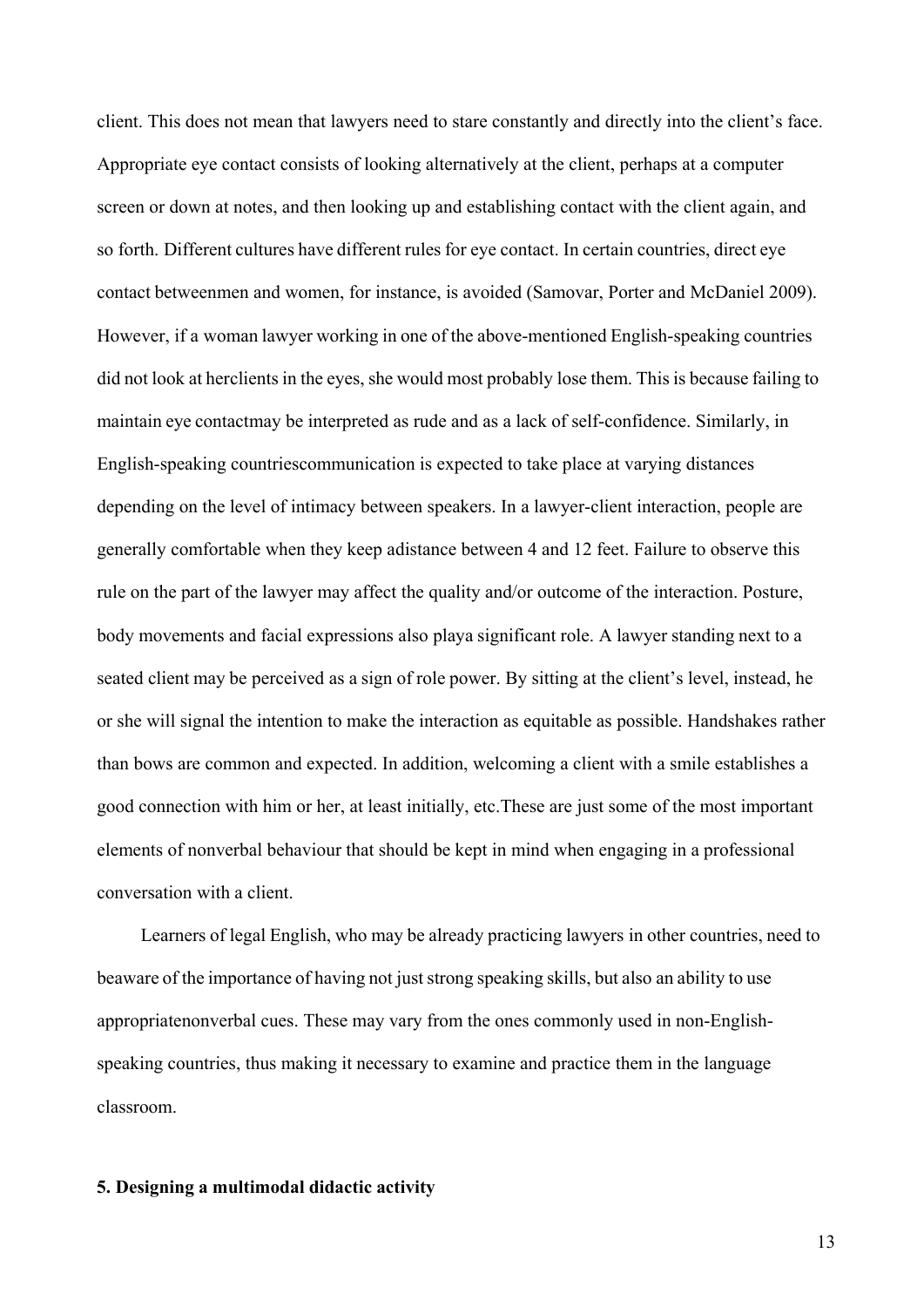The didactic activity proposed here aims at allowing learners of legal English at an intermediate/advanced level, enrolled in a university course or training privately for professional advancement, to start developing a more holistic communication competence in the context of lawyer-client interactions. The approach followed relies on the basic assumption that learning is a process of moving backwards and forwards across and between different pedagogical methods and paradigms (Luke *et al.* 2004). There are four main 'Knowledge Processes', namely *experiencing*, *conceptualising*, *analysing* and *applying* (Kalantzis and Cope 2010), which can be made to correspond to specific didactic 'moves': (1) the observation of a contextually situated communicative event consisting of a lawyer-client exchange selected from a film or TV series, followed by a discussion of the characters' proxemic, kinesic, gaze and facial behaviours; (2) the reconstruction and acting out of the imagined lawyer-client dialogue while/after watching the muted video clip; (3) the multimodal transcription of the actual lawyer-client dialogue while/after watching the video clip withaudio; (4) the analysis of the verbal features of the observed lawyerclient interaction and of the interplay between verbal and nonverbal codes; (5) a final round of role-plays followed by feedback.

### *5.1 Observing non-verbal behaviour*

The initial move in this pedagogical approach consists in allowing learners to experience *the known* and *the new* of a particular situation outside the educational setting by means of audiovisual representation. Because authentic video recorded lawyer-client interactions are not available or easily accessible for privacy reasons, it is necessary to rely on fictional sources such as films and TVseries to expose learners to representations of lawyer-client encounters that closely resemble those inreal life (Note 15). Although what we see in films and TV series is often dramatized for effect, an attentive selection of suitable scenes will make it possible to effectively use filmic depiction and language in the legal English classroom. This preliminary and careful choice on the part of the language instructorof adequate audio-visual materials to work with is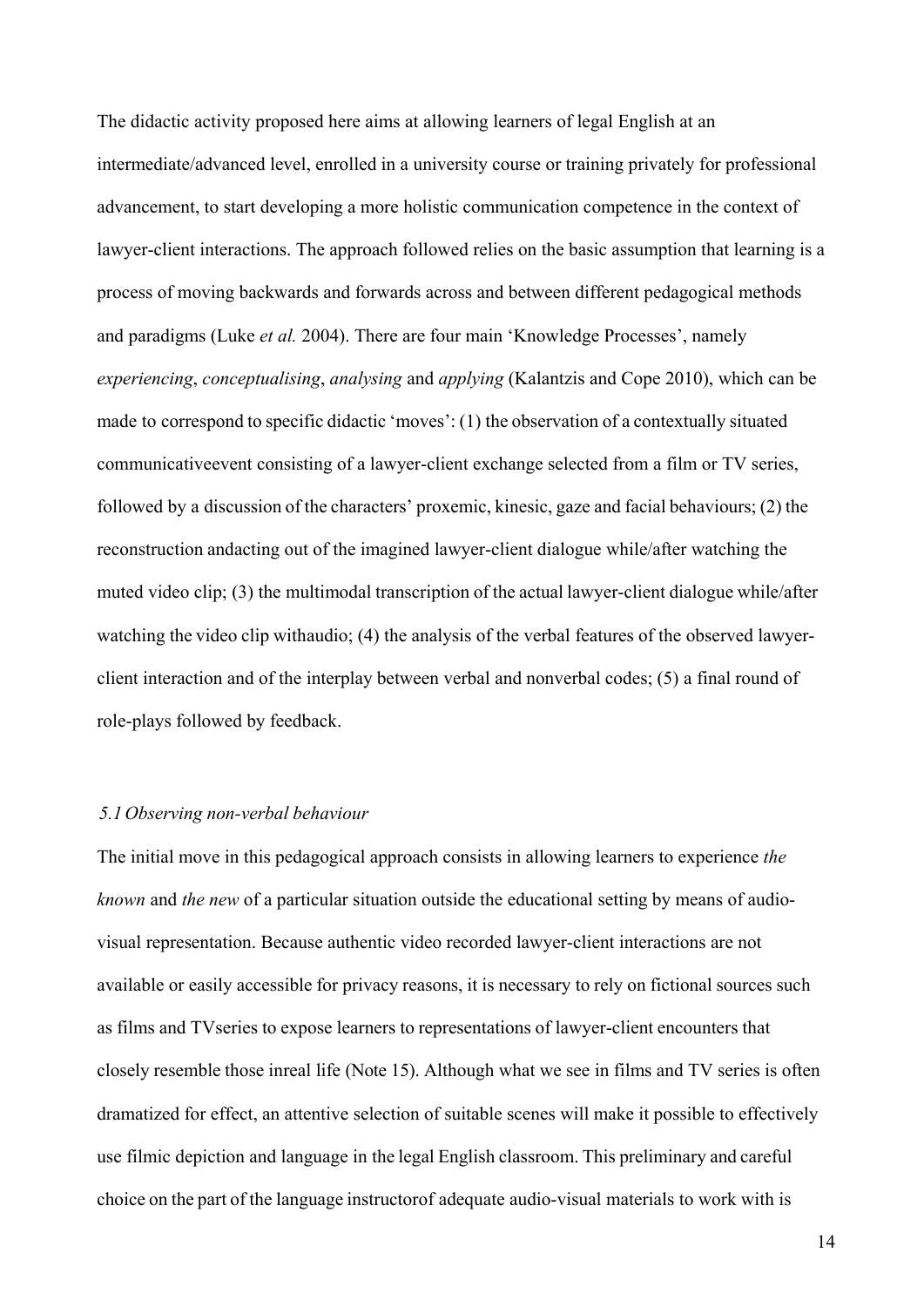time-consuming, but extremely beneficial for learners, who will be able to observe 'close-to-real' exchanges. The alternatives to video clips from films and TV series would be fabricated scenes produced by non-professional actors and actresses for teaching purposes, which would however present even greater limits in terms of spontaneity andrealistic replication of professional situations.

To exemplify the methodology proposed here, a scene from an episode of the American soap opera *General Hospital*, broadcast on ABC Television, will be used (Note 16). The scene shows an interaction in a prison cell between an attorney and a prisoner prior to an upcoming parole hearing (Note 17). Before starting with the activities described below, learners should be asked to read and talk about the plot of the soap opera as a warm-up speaking exercise. They may not be familiar with the characters or the key events in the story, so a quick introduction will be helpful to give them an overall context to the video clip conversation.

The first step of the activity consists in projecting the whole video clip without audio, asking learners to pay attention to and then comment on the characters' presumed feelings, attitudes and behaviours and on the way the latter are expressed. Specific reference should be made to the lawyer's nonverbal communicative mode. The aim here is to give learners the possibility to confirm *the known*, i.e., what they are already familiar with on the basis of their expectations and past (professional) experiences, while also drawing their attention to *the new*, i.e., what is unfamiliar to them. Experiencing *the new* entails careful observation and subsequent decoding of new facts and data. Learners need to be brought to a 'zone of proximal development' (Vygotsky 1962/1978: 86), not toodistant from their own lifeworlds, but also sufficiently different to justify new learning. Table 2 includes some of the possible questions that the teacher may ask to elicit learners' responses and stimulate reflection.

Table 2. Initial questions after watching the muted video clip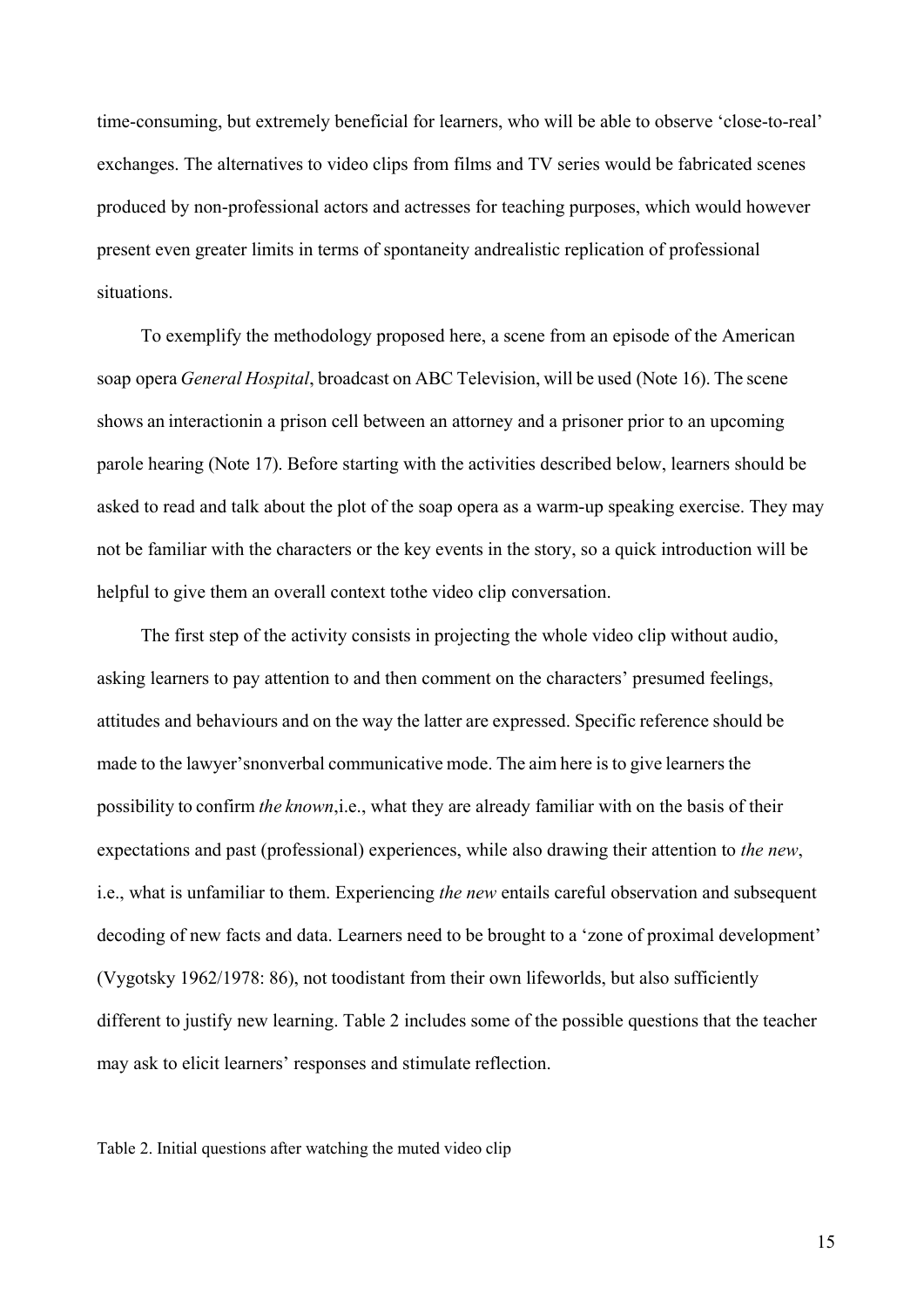- 1- How would you describe the lawyer's attitude?
- 2- Does the lawyer behave professionally?
- 3- How is the lawyer probably feeling during the interview? How do you know?
- 4- What impact does the lawyer's conduct seem to have on the client?
- 5- What kind of relationship is established between the lawyer and the client?

The next step consists in replaying the muted video clip in segments in order to observe and describe the lawyer's behaviour more in detail. Learners should be encouraged to identify and name the exact nonverbal elements accompanying speech, such as the proxemic and kinesic codes that he uses (e.g., his posture/positioning and proximity to the client), his facial expressions (e.g., smiling, frowning, aggressive, doubtful, etc.), his gaze (e.g., type and length of eye contact) as well as his head, arm and hand gestures. The type of his clothing should also be considered. Table 3a is an example of an exercise that each learner may be asked to do while the instructor pauses the video clip at relevant moments. Every image frame in the exercise should correspond exactly to the moment of the video shown on screen to the whole class. It may be necessary to stimulate responses using direct questions, such as 'How does the lawyer welcome his client?', 'How close to the client is the lawyer sitting?', 'What movement(s) does the lawyer make with his hands?', 'What facial expression(s) does he have?', and so forth. Learners will then have to interpret the various nonverbal signs they have identified. Therefore, the instructor could again prompt them with questions prepared in advance, e.g., 'Why does the lawyer remain seated without shaking hands with his client?', 'What do the lawyer's hands with intertwined fingers suggest?', 'What do his facial expressions indicate?', etc.

Table 3a. Example of a video clip observation exercise

Describe and interpret the lawyer's behaviour (gaze, facial expressions, hand gestures, body posture, etc.)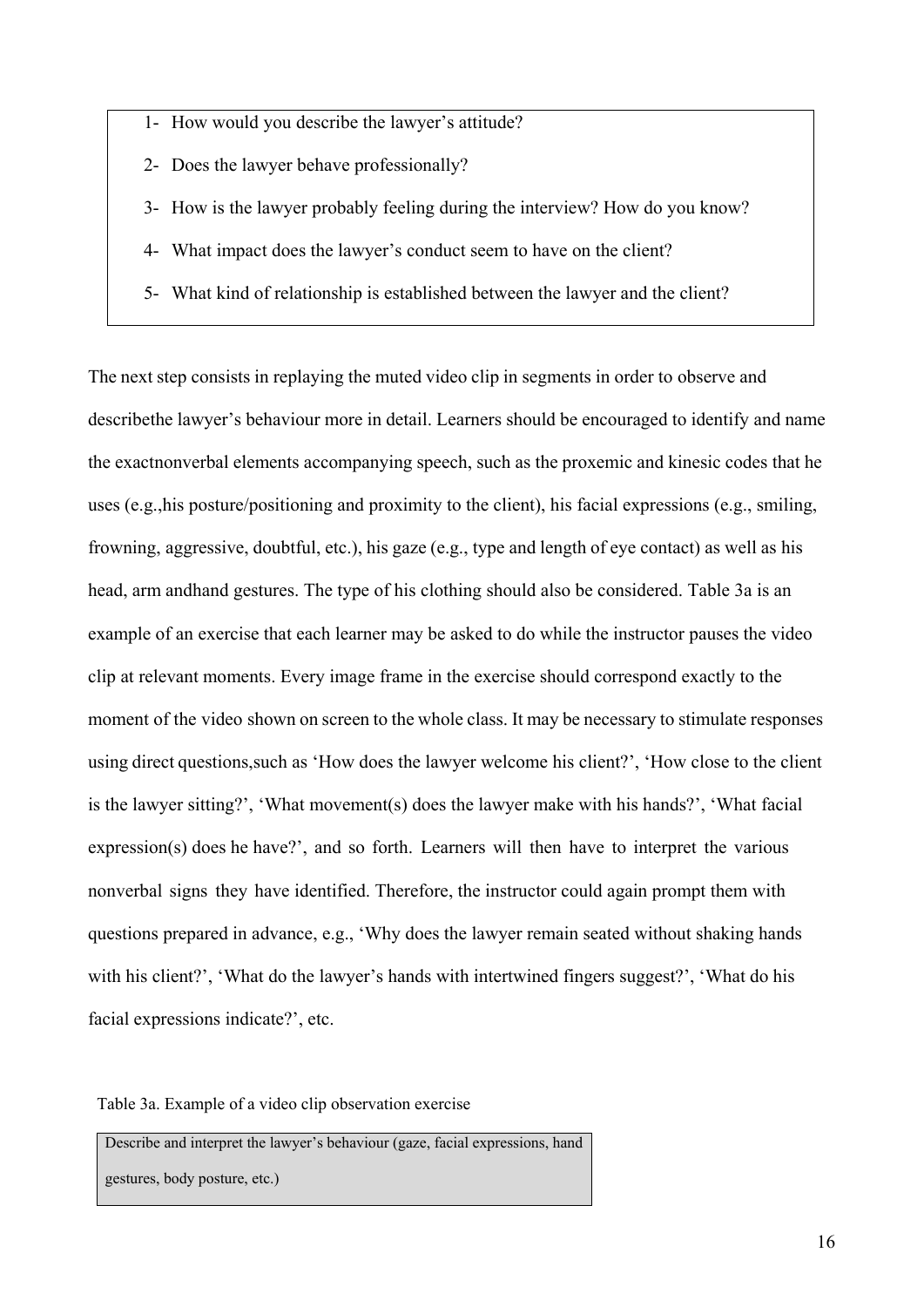| Image frame                                   | Non-verbal behaviour & |
|-----------------------------------------------|------------------------|
|                                               | interpretation         |
| $\overline{1}$                                |                        |
| $\overline{2}$<br>PEN<br><b>TT</b><br>abc     |                        |
| $\overline{\mathbf{3}}$<br>PEN<br><b>ITTE</b> |                        |
| $\overline{4}$<br>PEN                         |                        |
| 5                                             |                        |
| $\overline{6}$                                |                        |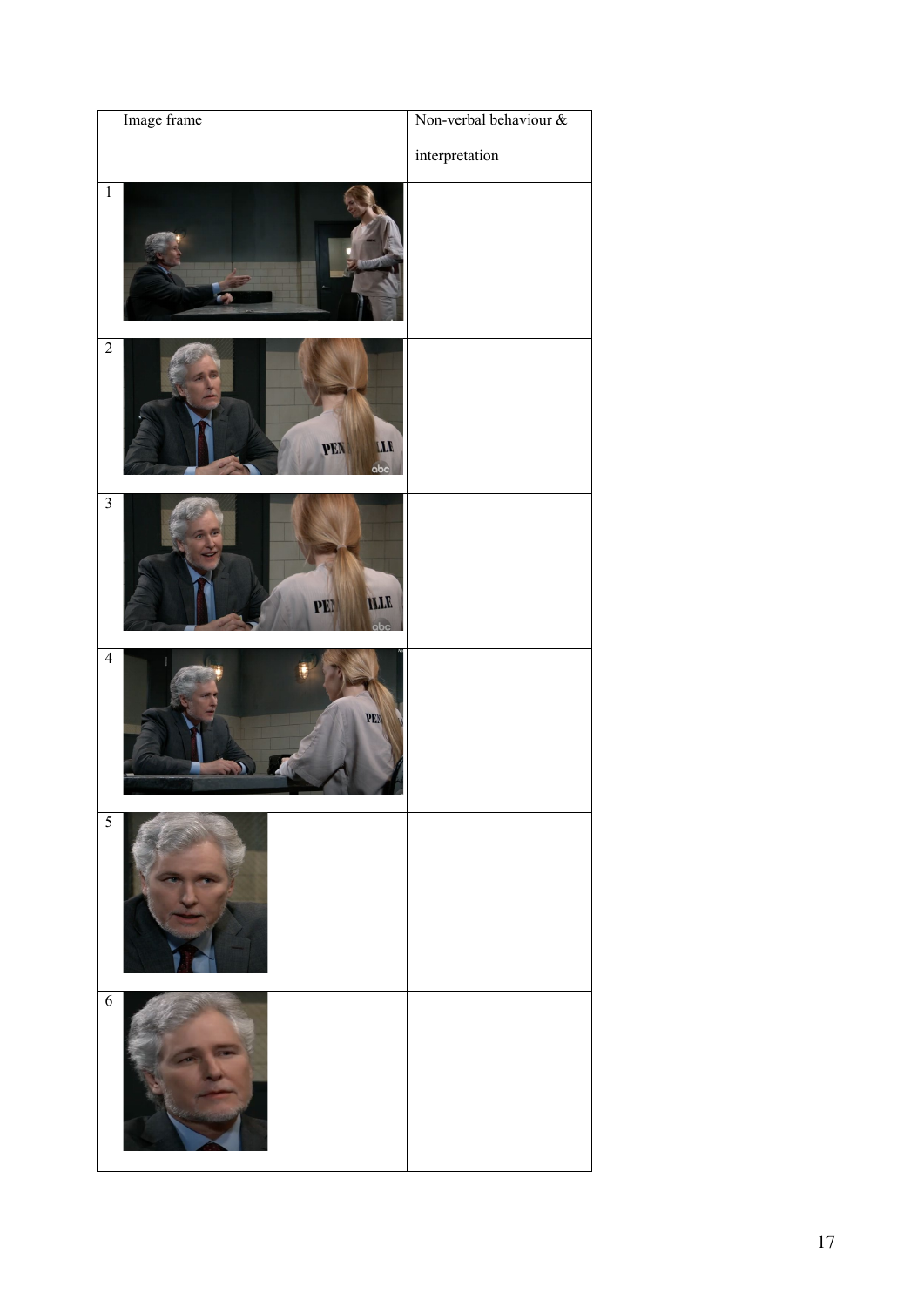Table 3b. is an example of what learners should ideally come up with at the end of the activity.

Table 3b. Example of a completed video clip observation exercise

| Describe and interpret the lawyer's behaviour (gaze, facial expressions, hand gestures, body |                                                 |  |  |  |  |
|----------------------------------------------------------------------------------------------|-------------------------------------------------|--|--|--|--|
| posture, etc.)                                                                               |                                                 |  |  |  |  |
| Image frame                                                                                  | Non-verbal behaviour & interpretation           |  |  |  |  |
| 1                                                                                            | Remains seated (shows lack of authority),       |  |  |  |  |
|                                                                                              | does not shake hands with client (expresses     |  |  |  |  |
|                                                                                              | distance and superiority), raises right hand    |  |  |  |  |
|                                                                                              | while indicating the chair (invitation to sit   |  |  |  |  |
|                                                                                              | down).                                          |  |  |  |  |
| 2                                                                                            | Frowns slightly (expresses worry/disbelief),    |  |  |  |  |
|                                                                                              | hands with fingers intertwined on table (he     |  |  |  |  |
|                                                                                              | is waiting for the client to say something),    |  |  |  |  |
| PEN<br>ITI                                                                                   | looks at client straight in the eyes            |  |  |  |  |
|                                                                                              | (challenging attitude).                         |  |  |  |  |
| 3<br>PEN                                                                                     | Smiles (suggests willingness to help).          |  |  |  |  |
| 4                                                                                            | Moves slightly forwards across table (shows     |  |  |  |  |
|                                                                                              | willingness to listen), keeps looking at client |  |  |  |  |
|                                                                                              | straight in the eyes (communicates interest     |  |  |  |  |
|                                                                                              | and engagement).                                |  |  |  |  |
| 5                                                                                            | Squints slightly (threatening look), head       |  |  |  |  |
|                                                                                              | turned to the right (suggesting disbelief       |  |  |  |  |
|                                                                                              | about what is being said).                      |  |  |  |  |
|                                                                                              |                                                 |  |  |  |  |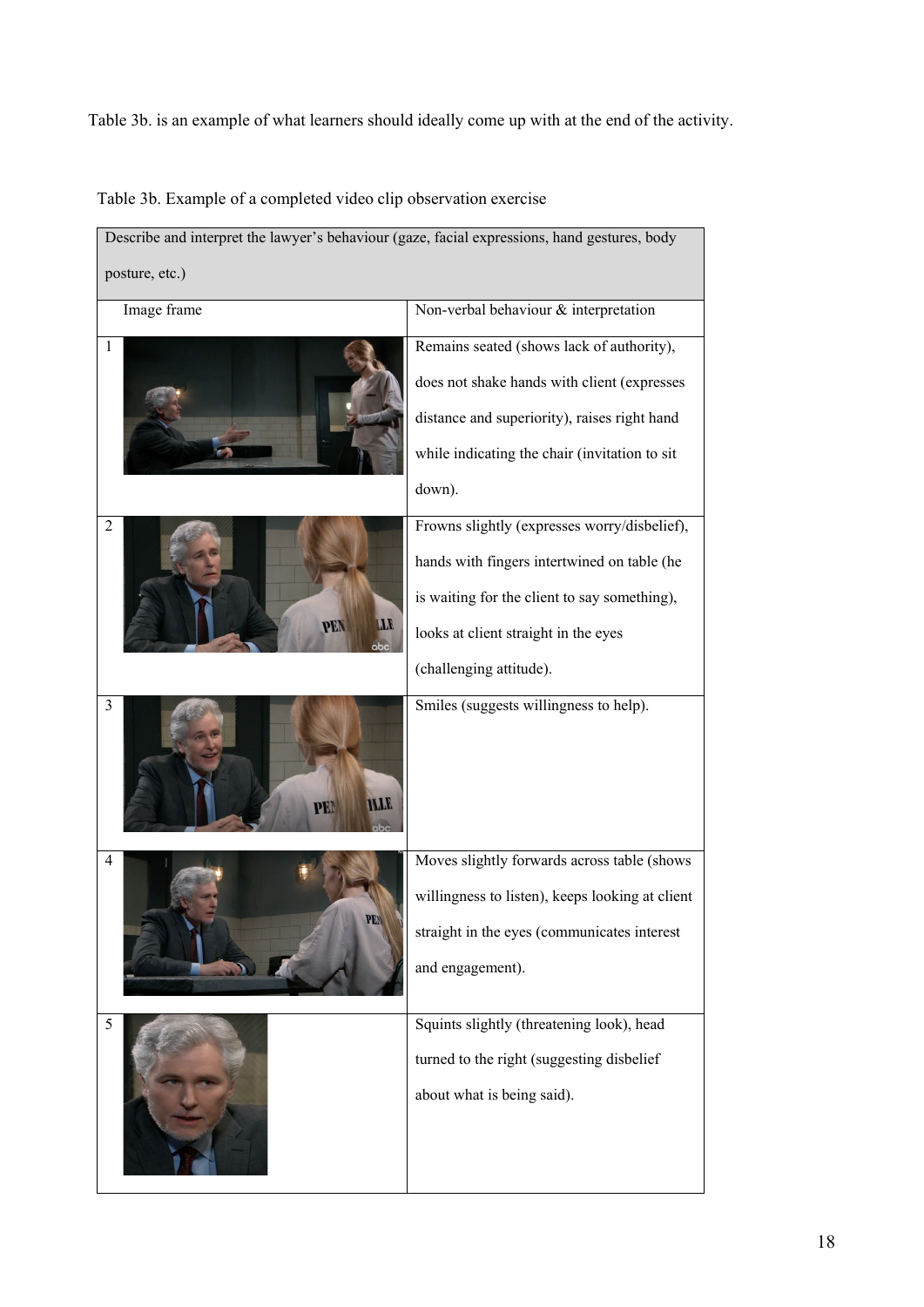| $\mathbf b$ | Bends head backwards, looks detached (air |
|-------------|-------------------------------------------|
|             | of criticism/superiority)                 |
|             |                                           |
|             |                                           |

There should be a final group discussion and exchange of ideas about the quality of the interaction observed, followed by a wrapping up session, moderated by the language instructor, during which an agreement should be reached about the behaviour(s) that learners view as suitable and appropriate for lawyers while interacting with clients in this as well as in other circumstances. This particular video clip depicts a lawyer-client interaction in a prison cell, but learners should alsobe encouraged to reflect on how a different context would affect the course and outcome of the interaction itself. It could be useful to repeat this activity with another video clip showing another setting.

### *5.2Reconstructing the conversation*

The second step of this teaching unit entails asking learners to imagine the dialogue taking place between the lawyer and the client in the videoclip and to write it down. The focus, therefore, shifts from activities based on the observation of the nonverbal features of the exchange to a verbal production task, to be performed first in writing and then orally. This stage entails a process of *Conceptualising by Naming*, during which learners develop vocabularies to describe specialised, disciplinary knowledges, thus becoming 'active concept creators, making the tacit explicit and generalizing from the particular' (Cope and Kalantzis 2015: 19).

The instructor will replay the video clip without audio for the whole class, stop it after a short segment and ask learners to work out the dialogue in pairs using their own words. Learners will be given the same sequence of image frames used for the silent observation phase in order to match each of them with the transcription of their imagined dialogue. They will then have to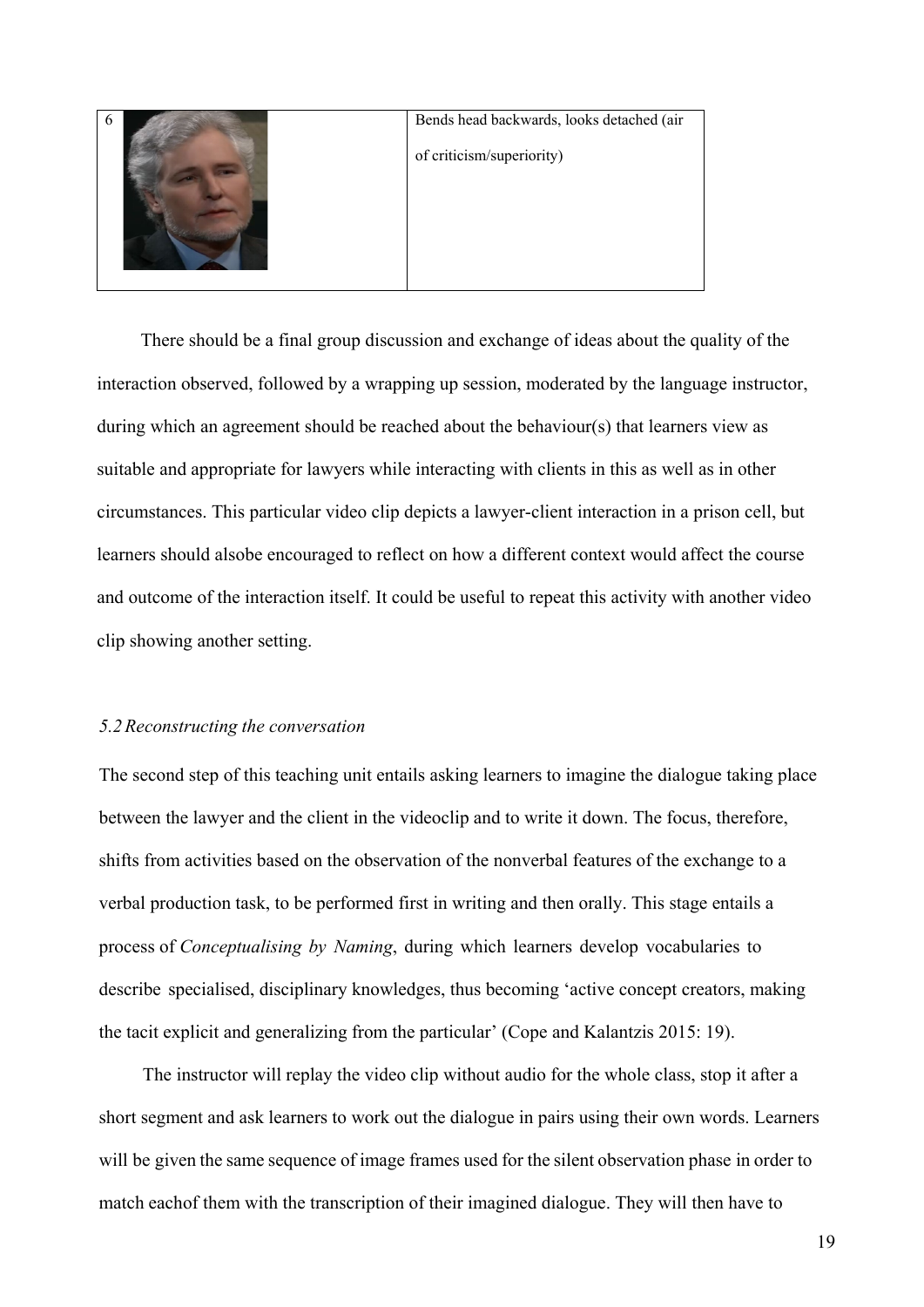memorize and rehearse the script before acting it out in pairs. Should learners give their consent to be video recorded while doing the role-plays, instructors will then have the possibility of better analysing their performance and then discuss it with the whole class. Corrective feedback may be given at this stage regarding both the verbal and the nonverbal communicative strategies that learners have used during the simulated interaction.

## *5.3 Watching/listening actively and transcribing*

Learners now watch the video clip with audio and transcribe the actual conversation (or, at least, part of it) between the lawyer and his client. This activity is not a classic listening comprehension exercise.The aim is, on the one hand, to reconstruct and then analyse the verbal exchange in order to learn new legal words/expressions and, on the other hand, to become familiar with the rhetorical strategies thatlawyers use in this specific context. This stage of the teaching unit should thus stimulate a certain kind of critical capacity, following Cope and Kalantzis's (2015: 14-16) 'reflexive pedagogy' approach. Being 'critical' entails both the ability to analyse functions and to be evaluative with respect to power relationships (Cazden 2006). This can be done by *Critically framing* the participants' interests during the exchange observed in the video clip through the production and analysis of a transcription. This activity has many advantages. Firstly, instructors may obtain insights into learners'listening behaviour and vocabulary knowledge. At the same time, learners have the chance to

memorise new vocabulary, correct language structures and communicative conventions, in addition to analysing the interests of people and the purposes of knowledge. The fundamental goal of the reflexive approach is essentially that of bridging academic learning with grounded, real-world practical experiences, even when they are simulated applications as in the case of filmic and TV seriesrepresentations.

In my experience, transcription exercises, however, are time-consuming and generally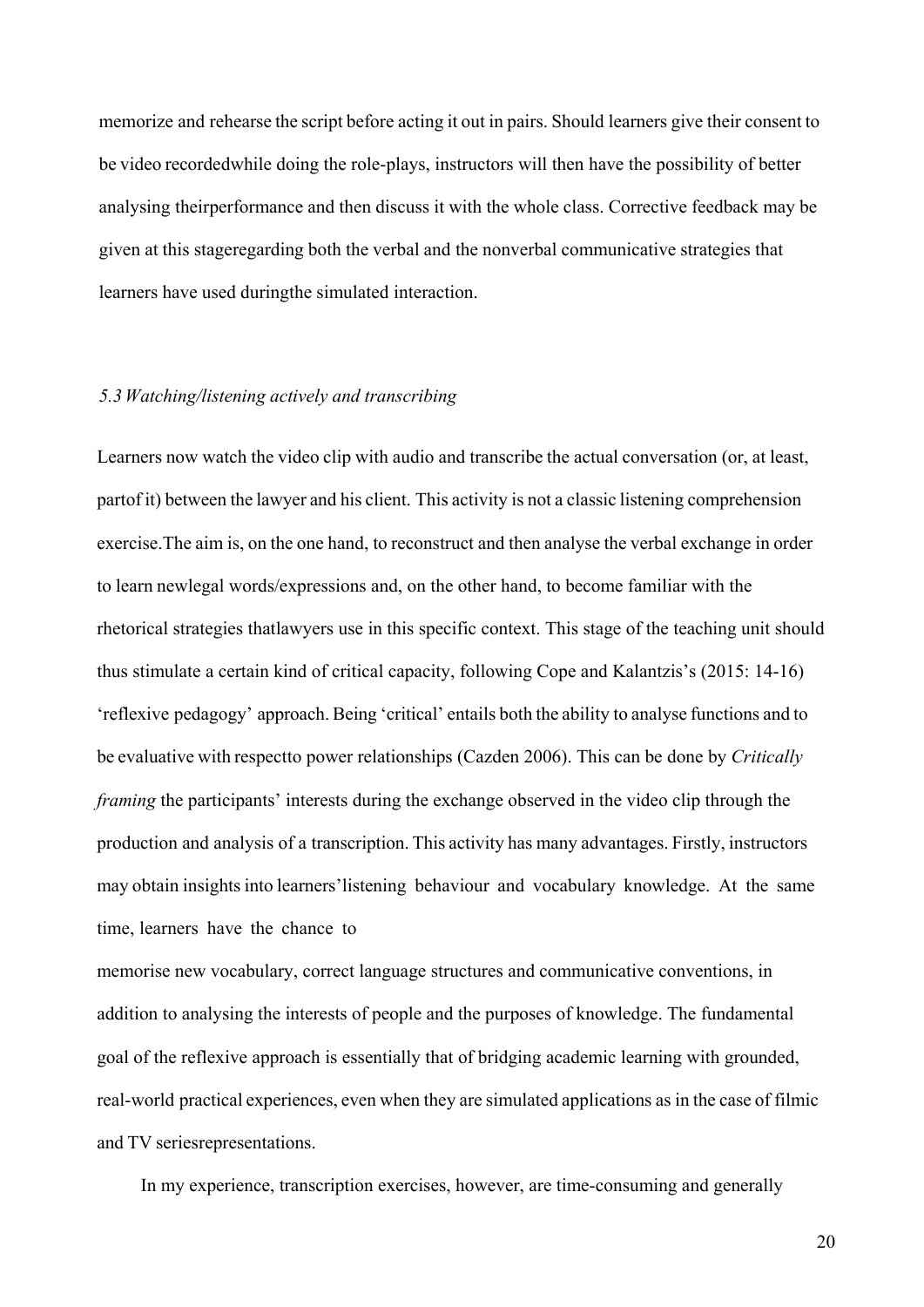viewedas challenging. There are three main reasons why learners struggle with transcription tasks. Firstly, conversation at natural speed may be difficult to follow. This is because words are not pronounced inisolation but in connected speech. Secondly, learners sometimes know the spelling of a certain word, but are not necessarily familiar with its correct pronunciation, thus being unable to 'hear' it. Lastly, gaps in the transcription may suggest an actual lack of knowledge of a specific term, phrase or expression, especially when the conversation contains technical vocabulary. The instructor will therefore have to constantly gauge which pedagogical move is appropriate at different moments of the activity, which is also what being 'reflexive' is about. They may have to play the video clip severaltimes, pause, rewind and replay it as often as necessary (Note 18). In other words, the sequence may vary slightly, because the instructor needs to read students' reactions and decide the next best move for them.

By the time learners finish transcribing the lawyer-client conversation they will have noticed that there are many differences between the imagined dialogue they have previously produced and the actual one. A careful comparison between the two versions and a group discussion about the areas of overlap and variation conclude the activity.

## *5.4. Analysing the transcription multimodally*

At this point learners should be given the actual transcription of the lawyer-client conversation they have watched (Table 4) in order to analyse it multimodally. This activity should be divided into twoparts. The instructor will first ask learners to examine the verbal features of the dialogue and then move on to considering the supporting role played by nonverbal signals.

The analysis could start with the identification of the legal words, phrases and expressions appearing in the conversation. The instructor will make a list on the board of the vocabulary items that learners are able to find, e.g., *acquitted*, *release*, *parole hearing*, *take someone's case*, etc., making sure they understand their meaning (or explaining it if it is not clear) and possibly also adding related ones. It could be clarified, for instance, what the difference is between *parole* and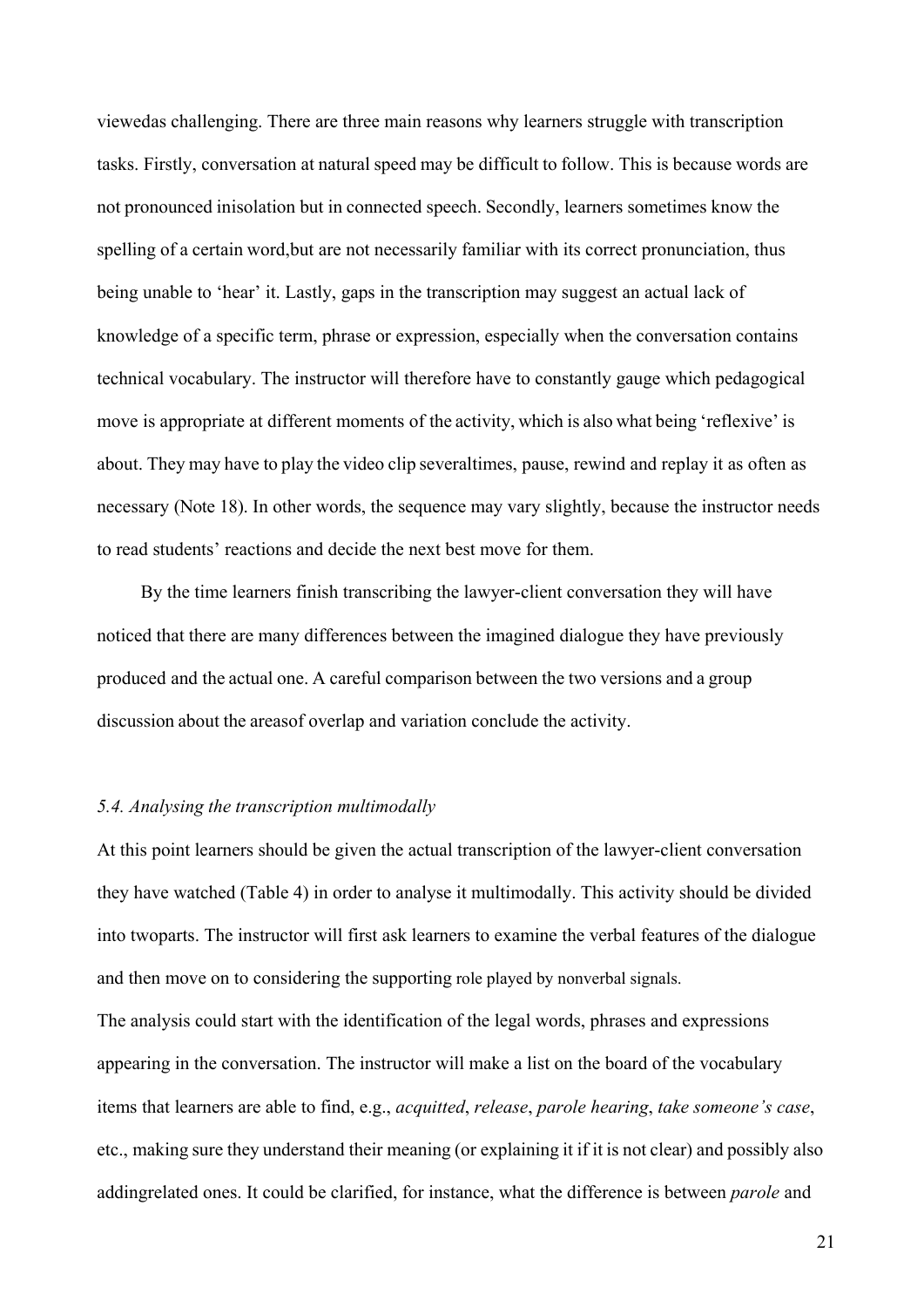*probation*; some frequent collocations may be introduced, e.g., *to be on parole/probation*; word derivation processes may be discussed, e.g., *release* is both a noun and a verb and examples may be provided (*the release of the prisoner* vs. *to release the prisoner*), etc. Learners may then be asked to identify the different formulas used and the functions they have in the context of this particular exchange. Interestingly, many of the expressions used by the client/prisoner here could in fact also be uttered by a lawyer in a different situation (e.g., *It's so good to finally meet you face-to-face*, *Is there something that I can do to help you*, *Were you able to…?*). Therefore, they may be memorised for future use, also with respect to the speech acts they perform. For instance, *It's so good to finally meetyou face-to-face* works well as a greeting; *Is there something that I can do to help you…?* shows willingness to help, inviting the interlocutor to speak; *Were you able to* ...? has a requesting function and may be used to elicit information from a client. Another aspect worth drawing learners' attentionto is style and register. Despite the generally formal character of lawyer-client interactions, reinforcedin this case by the prison setting that imposes specific rules of interaction and communication (e.g., lack of handshakes and politeness strategies), learners should notice that a certain degree of informality is possible, too. In this conversation, it is expressed by means of a moral statement (*Assume nothing and you'll never be disappointed*), through figurative language (*You pump the brakes a little, He sang your praises*) and with the use of colloquial words (*stuff*) and informal ways of asking questions (*And?*).

The second part of the analysis will focus on the observation of how body language accompanies the verbal message with a supporting function. The aim is that of showing learners not just what behaviours should be avoided when interacting with clients, but also what facilitates communication with them and how trust and clarity can be achieved nonverbally too. In most cases, the lawyer in the video clip uses body signals that reinforce what he is saying. Some other times, instead, they do not duplicate the content of the verbal message. In addition, they can also stand alone, thus completely substituting words.

In image frame 1, for instance, it can be noticed that the lawyer's invitation to sit down is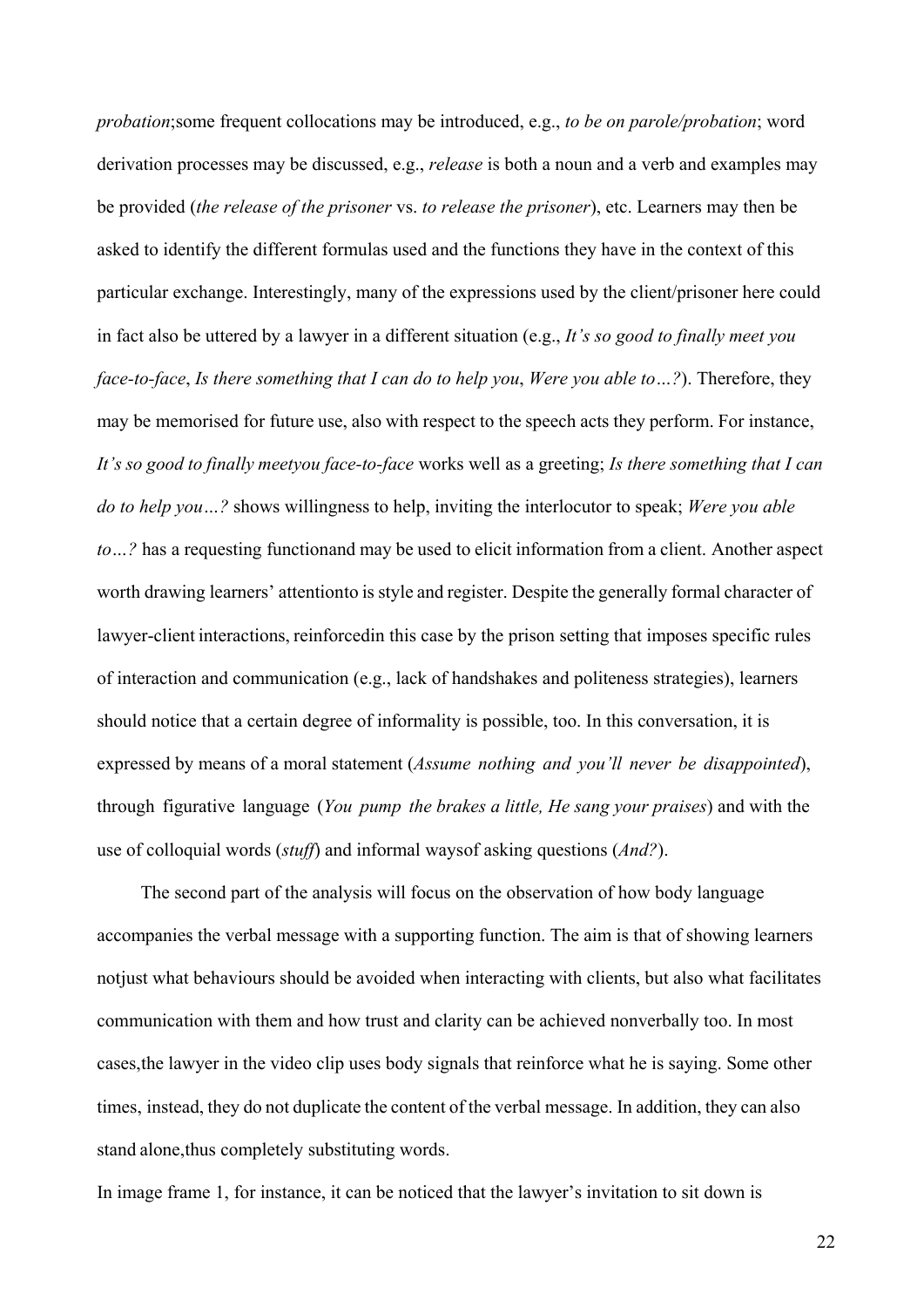exclusively expressed by means of a hand gesture. The last of the three images in 5 suggests that the lawyer is sorry and sympathetic for her client's loss, although he does not immediately say anything after listening to the woman's life story. His facial expression seems to anticipate what he will say next. The second image in 8 is another good example of how what the lawyer thinks is evident evenwithout him uttering a single word. It will be useful to ask learners to match the various body language signs observed with their direct 'translation'. In image frame 2, instead, the lawyer's posture, gaze and position of his hands reflect what he is implicitly communicating verbally, namely that he is there to acquire some information about the case. The first image in 5 shows that the lawyer is sceptical about the possibility of helping his client in the same way as he got another woman acquitted: he looks down and avoids eye contact, suggesting that he finds it difficult to take responsibility. In the next image, it can be seen that he looks at the client in the eyes, but his face indicates distance and uncertainty; his head moving backwards with sealed lips communicates difficulty in delving into the client's situation. There are also examples in the video clip of body language signs that do not mirror the content of the verbal message. The fact that the lawyer is smiling in image frame 3 somewhat contradicts his reproaching the client, who is pushing him to take her case. The smile therefore has a sarcastic undertone. Similarly, the second image in 4 also shows a rather curt smile on the lawyer's face, because he is being asked to defend the woman in court despite the fact that there is clear evidence that the crime for which she is in prison was actually committed.

Table 4. A multimodal transcription of the video clip

| Image frame | Verbal text                         | Non-verbal behaviour    |
|-------------|-------------------------------------|-------------------------|
|             | C: Hi. It's so good to finally meet | Remains seated (shows   |
|             | you face-to-face. I'm assuming      | authority), does not    |
|             | you coming here means that          | shake hands with client |
|             | you've decided to take my case?     | (expresses distance and |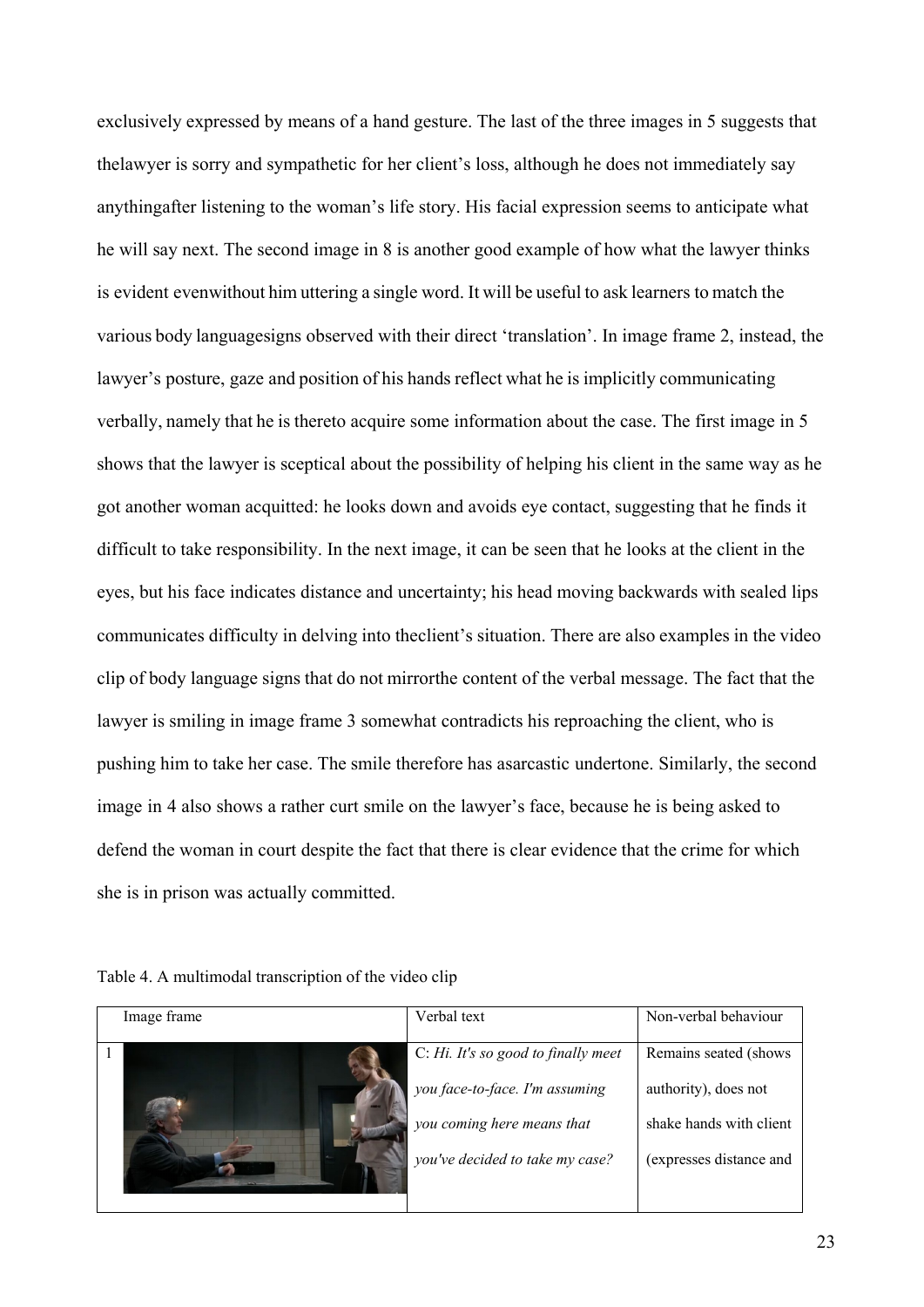|                          |                                    | superiority), raises      |
|--------------------------|------------------------------------|---------------------------|
|                          | L: Assume nothing and you'll       | right hand while          |
|                          | never be disappointed.             | indicating the chair      |
|                          |                                    | (invitation to sit down). |
| $\overline{2}$           | L: I wanted to meet you first.     | Frowns slightly           |
|                          |                                    | (expresses                |
|                          | C: Well, now that we've met, is    | curiosity/willingness to  |
| PEN<br><b>ITI</b><br>abc | there something that I can do to   | listen), hands with       |
|                          | help you or to convince you to     | fingers intertwined on    |
|                          | take my case?                      | table (signals his        |
|                          |                                    | waiting for the client to |
|                          |                                    | say something), looks     |
|                          |                                    | at client straight in the |
|                          |                                    | eyes (challenging         |
|                          |                                    | attitude).                |
| $\overline{3}$           | L: Look, you pump the brakes a     | Smiles (sarcastic         |
|                          | little. I don't like rushing.      | attitude)                 |
|                          |                                    |                           |
|                          | C: I'm sorry. It's just, you know, |                           |
|                          | my parole hearing is coming up     |                           |
|                          | really fast.                       |                           |
|                          |                                    |                           |
|                          | L: Yeah.                           |                           |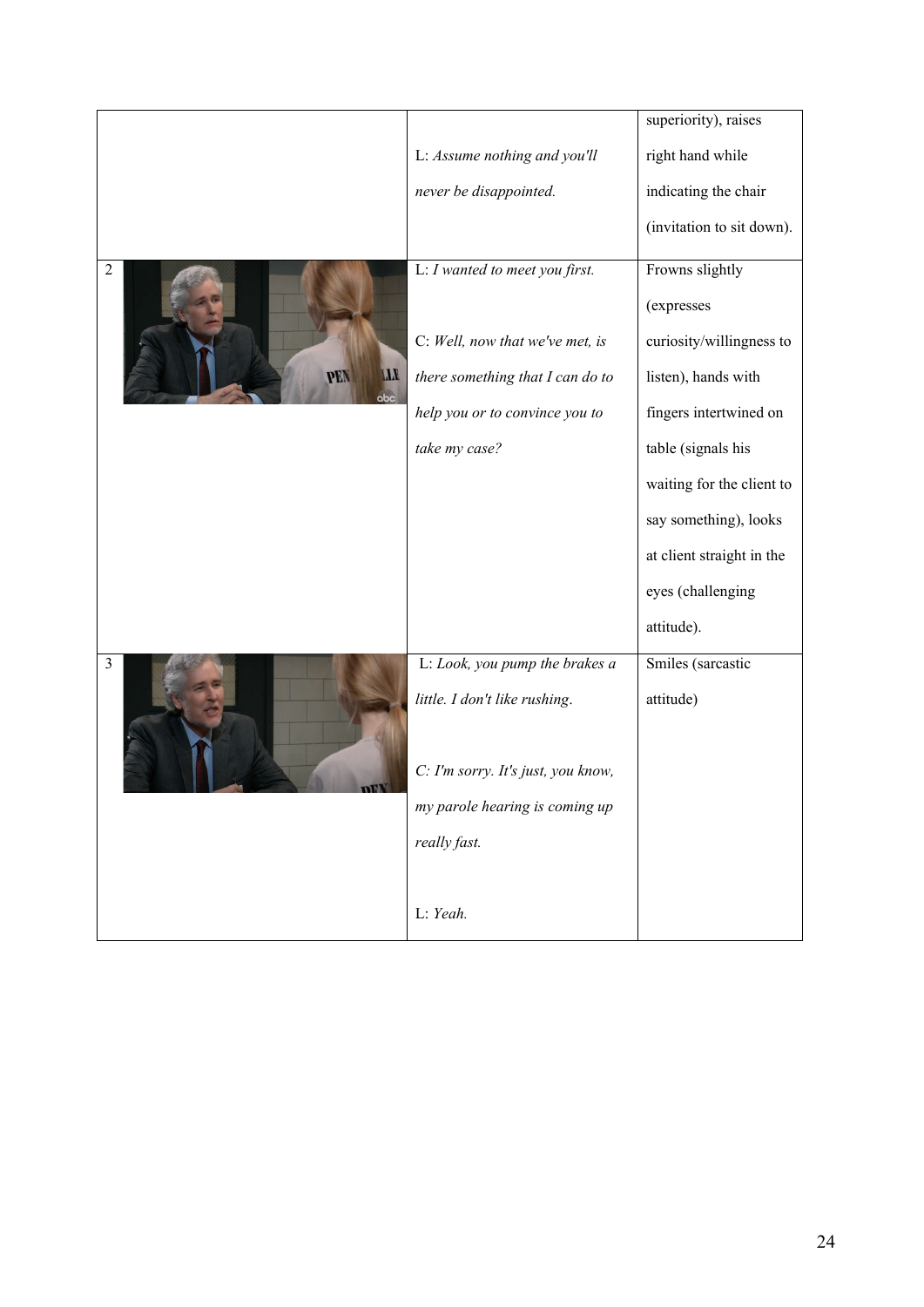| 4 | C: Were you able to look over my  | Moves his left hand      |
|---|-----------------------------------|--------------------------|
|   | case records?                     | and touches his          |
|   |                                   | briefcase (suggests that |
|   | L: Oh. Uh, it's pretty damning    | the case records are     |
|   | stuff, plotting to murder your    | there)                   |
|   | baby's father, with an ex-        |                          |
|   | boyfriend, a cop, no less. And    |                          |
|   | they've got the whole thing on    |                          |
|   | tape.                             |                          |
|   |                                   | Smiles (sarcastic        |
|   | C: Mr. Grey, I was under          | attitude)                |
|   | enormous pressure back then. I    |                          |
|   | was pregnant and I was alone and  |                          |
|   | ganged up on. My hormones were    |                          |
|   | making those decisions for me. I  |                          |
|   | was not in control, and now I am  |                          |
|   | and I want to get back to living, |                          |
|   | and I know that you can help me.  |                          |
|   | You were able to get a woman in   | Looks at client in the   |
|   | a similar situation acquitted.    | eyes (inquiring          |
|   |                                   | attitude)                |
| 5 | L: That case was very different   | Looks down (avoids       |
|   | than yours.                       | responsibility,          |
|   |                                   | expresses difficulty)    |
|   | C: Please help me. My whole       |                          |
|   | childhood was abusive and         |                          |
|   | terrible and I have struggled my  |                          |
|   | whole life. I had a kidney taken  |                          |
|   | from me as a young girl, and then |                          |
|   | when I finally got pregnant with  |                          |
|   | Michael's baby and thought that   |                          |
|   |                                   |                          |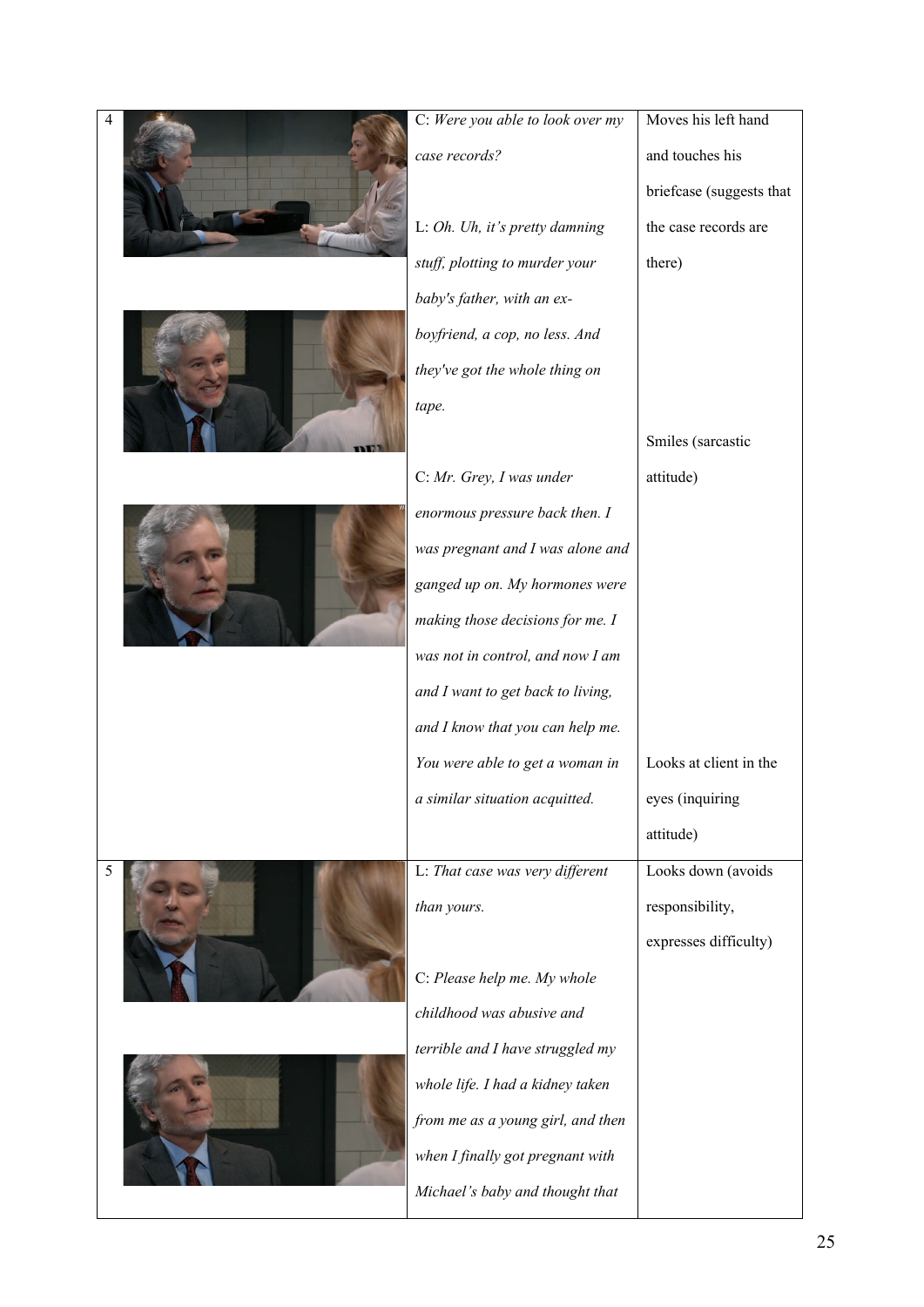|   | we were happy he didn't love        | Moves head              |
|---|-------------------------------------|-------------------------|
|   | me, and then our baby, he died.     | backwards, lips sealed  |
|   | And that is a prison that I will    | (indicates disbelief,   |
|   | never escape. Is that not           | unwillingness to        |
|   | punishment enough? Have I not       | promise)                |
|   | paid my debt for life?              |                         |
|   |                                     |                         |
|   |                                     | Looks at client in the  |
|   |                                     | eyes, moves head        |
|   |                                     | slightly forwards       |
|   |                                     | (sympathetic attitude)  |
| 6 | L: I'm sorry you lost a child.      | Moves slightly          |
|   |                                     | forwards across the     |
|   | C: Thank you.                       | table (builds rapport)  |
|   |                                     |                         |
|   | L: But truthfully I don't know      |                         |
|   | how much bearing it's gonna         |                         |
|   | have on your parole hearing.        |                         |
|   |                                     |                         |
|   | C: I'm not looking for a sympathy   |                         |
|   | release. I mean, my behaviour in    |                         |
|   | here speaks for itself. I have been |                         |
|   | a model prisoner ever since I       |                         |
|   | stepped foot in Pentonville. Like,  |                         |
|   | I, I have special privileges.       |                         |
|   | L: Oh, I know. I've spoken to the   | Frowns slightly         |
|   | warden about you. No, he sang       | (suggests he is talking |
|   | your praises.                       | about a                 |
|   |                                     | serious/important       |
|   |                                     |                         |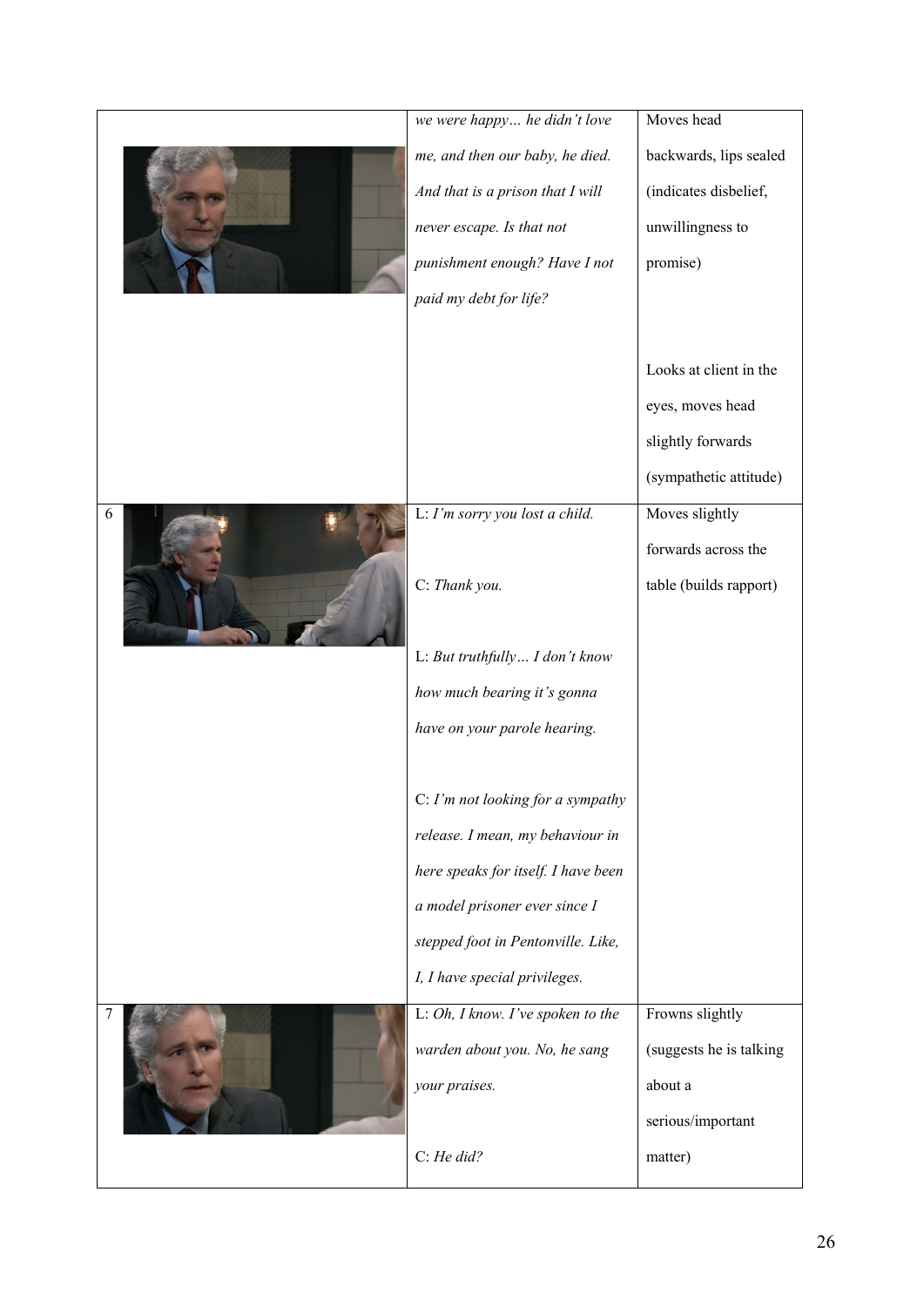|   | $L: Mm-hmm.$                                                                                            |                                                         |
|---|---------------------------------------------------------------------------------------------------------|---------------------------------------------------------|
|   | C: He's such a kind man. I, I also<br>want you to know that I've had<br>time to reflect on my decisions | Frowns and seals lips<br>(expresses<br>disbelief/doubt) |
|   | that led me here.                                                                                       |                                                         |
| 8 | L: And?                                                                                                 | Turns head to the right,                                |
|   |                                                                                                         | looks $(i'+\dot{u}-1)$ waiting                          |
|   | C: And I will never sink to those                                                                       | to hear big news)                                       |
|   | lows again. It makes me sick to                                                                         |                                                         |
|   | think about all the pain that I                                                                         |                                                         |
|   | caused Michael and his family,                                                                          |                                                         |
|   | and I want to be able to make it                                                                        |                                                         |
|   | up to them. But I can't do that in                                                                      |                                                         |
|   | here, can I?                                                                                            |                                                         |
|   |                                                                                                         | Keeps head slight                                       |
|   |                                                                                                         | turned to the right (tries                              |
|   |                                                                                                         | to understand what                                      |
|   |                                                                                                         | client is getting at),                                  |
|   |                                                                                                         | smiles (sarcastic                                       |
|   |                                                                                                         | attitude)                                               |

The aim of carrying out a multimodal analysis of the video clip is that of showing learners alsothe importance of the nonverbal dimension of communication, which does not merely supplement the verbal message but works as an equally fundamental component of the interaction. It would be ideal if learners managed to use some of the observed behaviours while acting out their lawyerclient role plays. Although it is not possible to predict how an interaction with a client will evolve, and, consequently, what our feelings and reactions will be, it is useful to be aware of some general nonverbal signals that we can send to make the message clearer and the exchange more effective.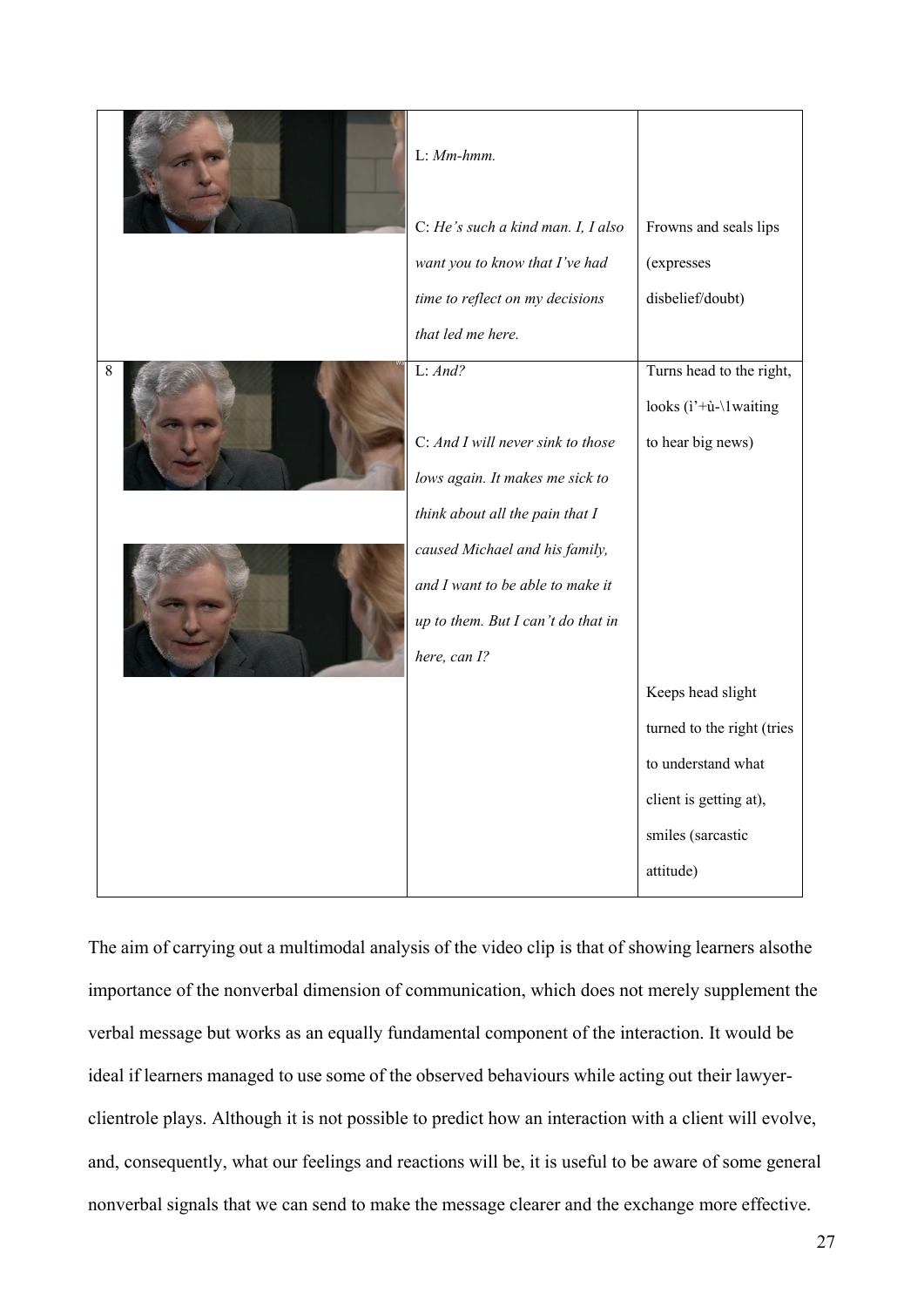# *5.5 Role-playing*

The last but fundamental stage of the methodology proposed consists in asking learners to reproduce first exactly the same interaction they have observed in the video clip and then use it as inspiration for an improved version of the role plays performed at the beginning of the activity. This time they should feel more confident and able to produce a better dialogue, with proper vocabulary and adequate body language too. In terms of the 'Knowledge Processes' mentioned above (Kalantzis and Cope 2010), there is a 'transfer of knowledge' prior to this stage enabling learners to experiment with*Transformed Practice* through the application of improved communicative modes and the enactmentof creative strategies. Put differently and more simply, learners now 're-practice' in a context wherethey can 'simultaneously apply and revise what they have learned' (Cope and Kalantzis 2000: 35).

Before engaging in the role plays, it will be useful to have a brainstorming session about the paraverbal and nonverbal aspects of communication that learners view as suitable in the context of lawyer-client interactions. The instructor will prompt learners to produce a table covering a number of different attitudes (e.g., professional, welcoming, respectful, aggressive, passive-aggressive,passive, etc.) and associated behaviours. Table 5 is an example of what learners should ideally prepare before the speaking activity. They may also be encouraged to add examples of phrases and short sentences corresponding to each of the behaviours included in the table.

Table 5. Verbal and nonverbal communication strategies

| Type of attitude | Professional          | Welcoming             | Respectful | <b>Assertive</b> | <b>Aggressive</b> | Passive/     |
|------------------|-----------------------|-----------------------|------------|------------------|-------------------|--------------|
|                  |                       |                       |            |                  |                   | Passive -    |
|                  |                       |                       |            |                  |                   | aggressive   |
| Verbal           | $\blacksquare$ Polite | $\blacksquare$ Polite | • Polite   | • Medium         | • Demanding       | • Sarcastic  |
| communication    |                       |                       |            | pitch            | • Threatening     | • Apologetic |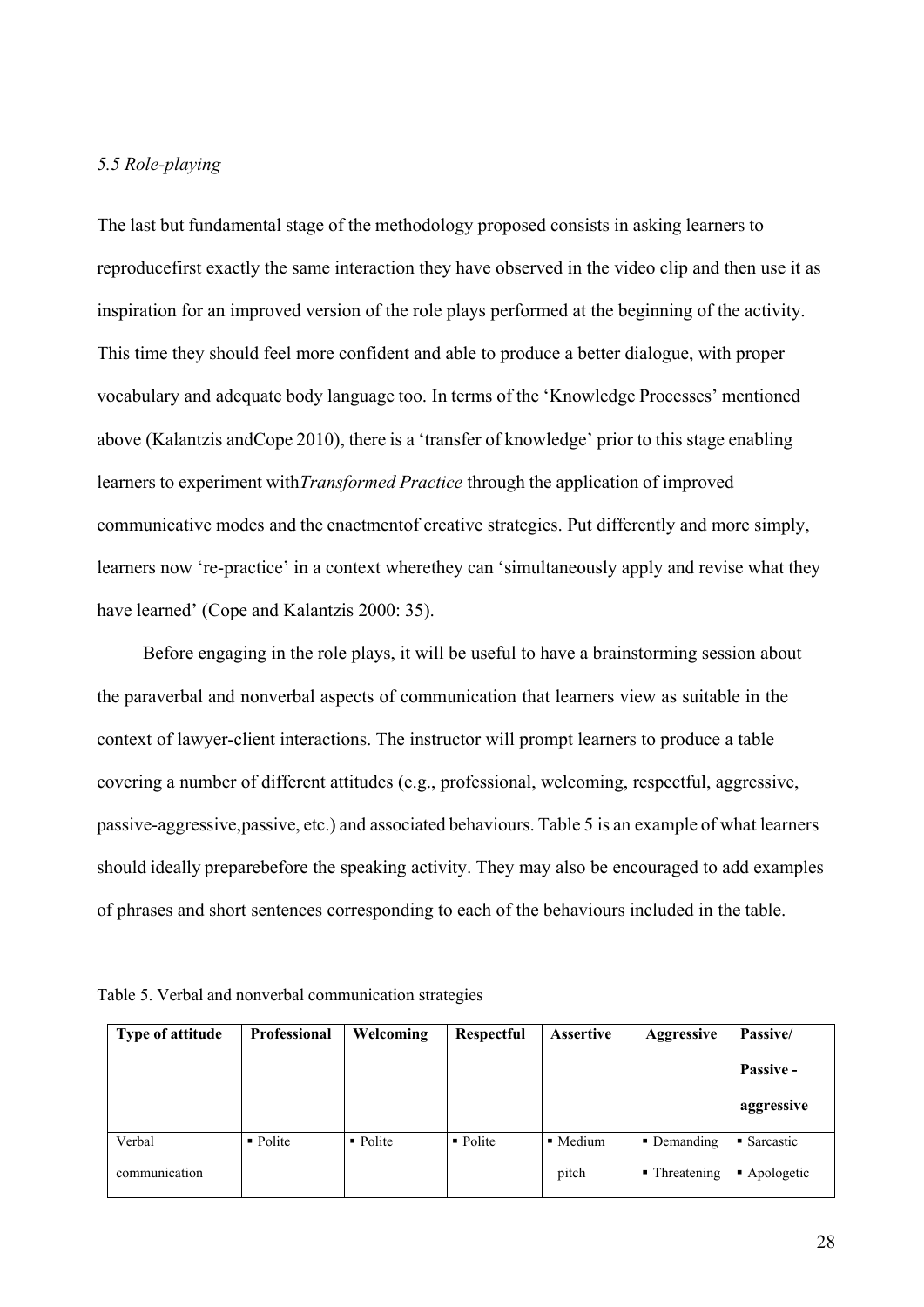|               | • Neutral/semi- | • Neutral/semi- | $\blacksquare$ Not | <b>Emotionally</b> | Loud voice              | · Unreliable           |
|---------------|-----------------|-----------------|--------------------|--------------------|-------------------------|------------------------|
|               | formal          | informal        | judgemental        | expressive         |                         | Does not take          |
|               | • Direct        |                 |                    |                    |                         | responsibility         |
|               |                 |                 |                    |                    |                         |                        |
| Non-verbal    | • Appropriately | • Smiles        | ■ Listens          | ■ Eye contact      | $\blacksquare$ Big/fast | ■ Pretends to          |
| communication | dressed         | Relaxed         | • Sympathetic      | Open body          | gestures                | be friendly            |
|               | • Shakes hands  |                 |                    | posture            | ■ 'Bigger than          | • Insincere            |
|               | • Confident     |                 |                    |                    | others'                 | smiles                 |
|               |                 |                 |                    |                    | posture                 | $\blacksquare$ No eye- |
|               |                 |                 |                    |                    |                         | contact                |
|               |                 |                 |                    |                    |                         | ■ Tends to             |
|               |                 |                 |                    |                    |                         | fidget                 |
|               |                 |                 |                    |                    |                         |                        |

The possibility of video recording also this second set of role plays represents a major advantage forlearners, who may then be able to compare their initial performance with the skill levels achieved after completing the whole activity. Therefore, this will most probably also produce a feeling of satisfaction among learners and a perception of having made steps forwards in the learning process.

## **6. Conclusions**

This paper has attempted to propose some alternative techniques in the context of ESP teaching, integrating traditional listening and speaking tasks with activities that engage learners more actively, while also drawing their attention to aspects of communication going beyond the verbal dimension. The methodology outlined here consists of five main components, namely the observation/interpretation of the non-verbal signs of a muted lawyer-client interaction, the acting out of the possible dialogue, the reconstruction/transcription of the actual verbal exchange, the analysis of the multimodal transcription of the interview and, finally, the performance of the role plays. The approach is learner-centred, i.e., the role of the language instructor is that of a guide, reflective practitioner and active researcher rather than of an authority imposing linguistic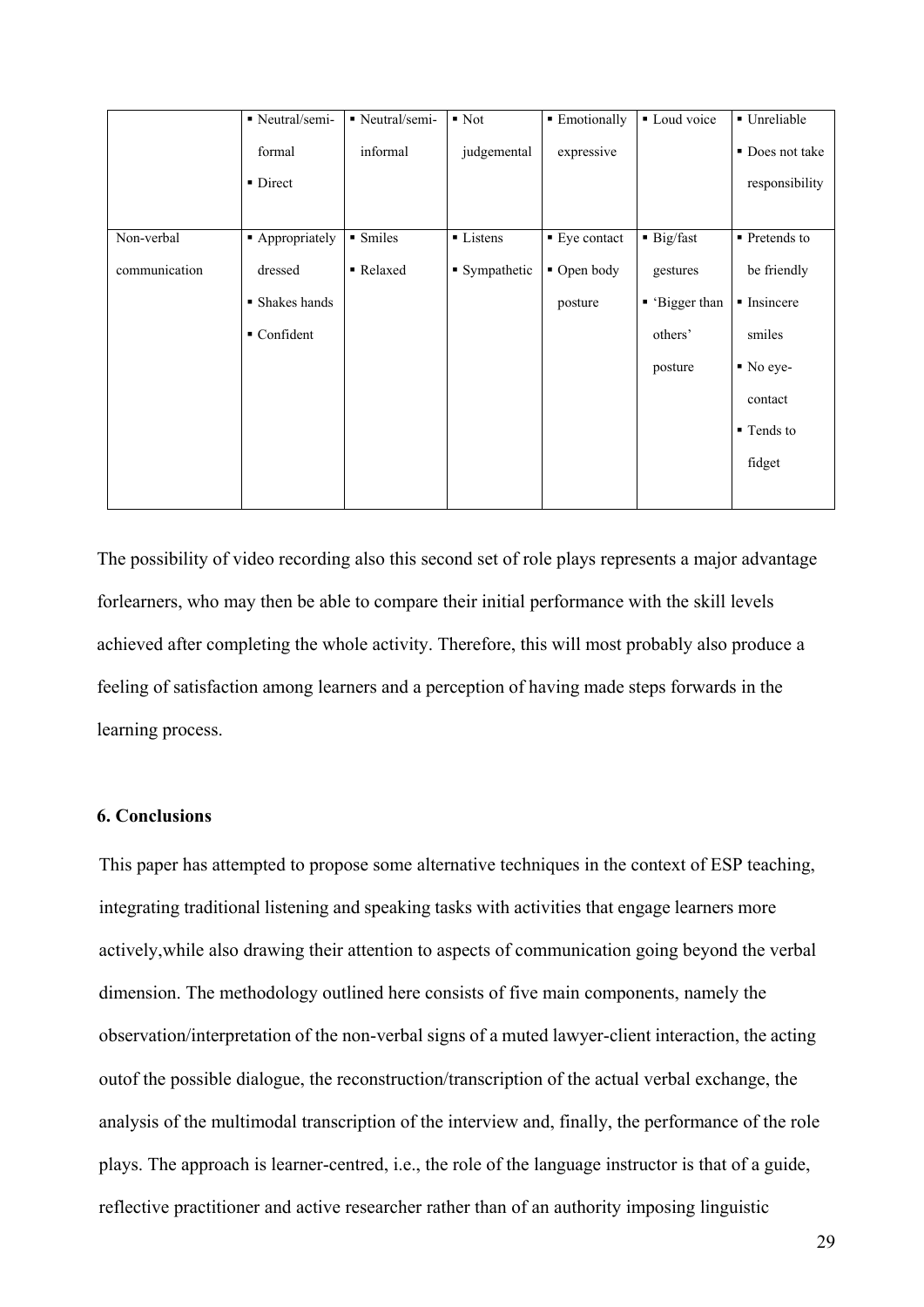choices and behaviours. This is because the context of lawyer-client interactions may vary considerably, thus making it necessary for both instructors and learners to jointly consider all the dynamics of the communicative process.

The question of professional etiquette has also been briefly discussed, trying to identify some standards of behaviour expected of lawyers in English-speaking countries. This aspect is normally overlooked in teaching materials. However, it deserves to be properly addressed, because learners' cultural backgrounds may affect the choice and appropriateness of their conduct while interviewing clients. The discussion on this topic is particularly relevant now that our societies are becoming more and more multicultural and globalised, but at the same time it is also problematic due to the ensuing difficulty of clearly demarcating between cultural boundaries. Future research on professional English teaching should therefore take this aspect into due consideration in order to design materials that satisfy the actual needs of ESP learners, which are not just strictly linguistic.

At the time of writing this paper, the vast majority of language courses around the world, bothat university and school level, are taught online due to the coronavirus pandemic. This has imposed limits and an adaptation of teaching methodologies, while also sparking discussion on the future of communication, which is now largely computer mediated. Although the current sanitary emergency is likely to come to an end at some point, it is realistic to think that there will continue to be a demand for online courses in the future. The method proposed above, however, is meant to be used in in- person teaching rather than remotely in that it presupposes a careful observation and analysis of the interaction, but, above all, its (re)enactment. It would be problematic to do the role plays and simultaneously monitor them in an online learning environment. If forms of online legal assistance become more common due the continuous spread of technology into our daily lives, ESP teaching methods will necessarily have to be adapted to the changing modes of human communication. At the same time, the importance and the role played by proxemics and kinesics will also need to be reconsidered.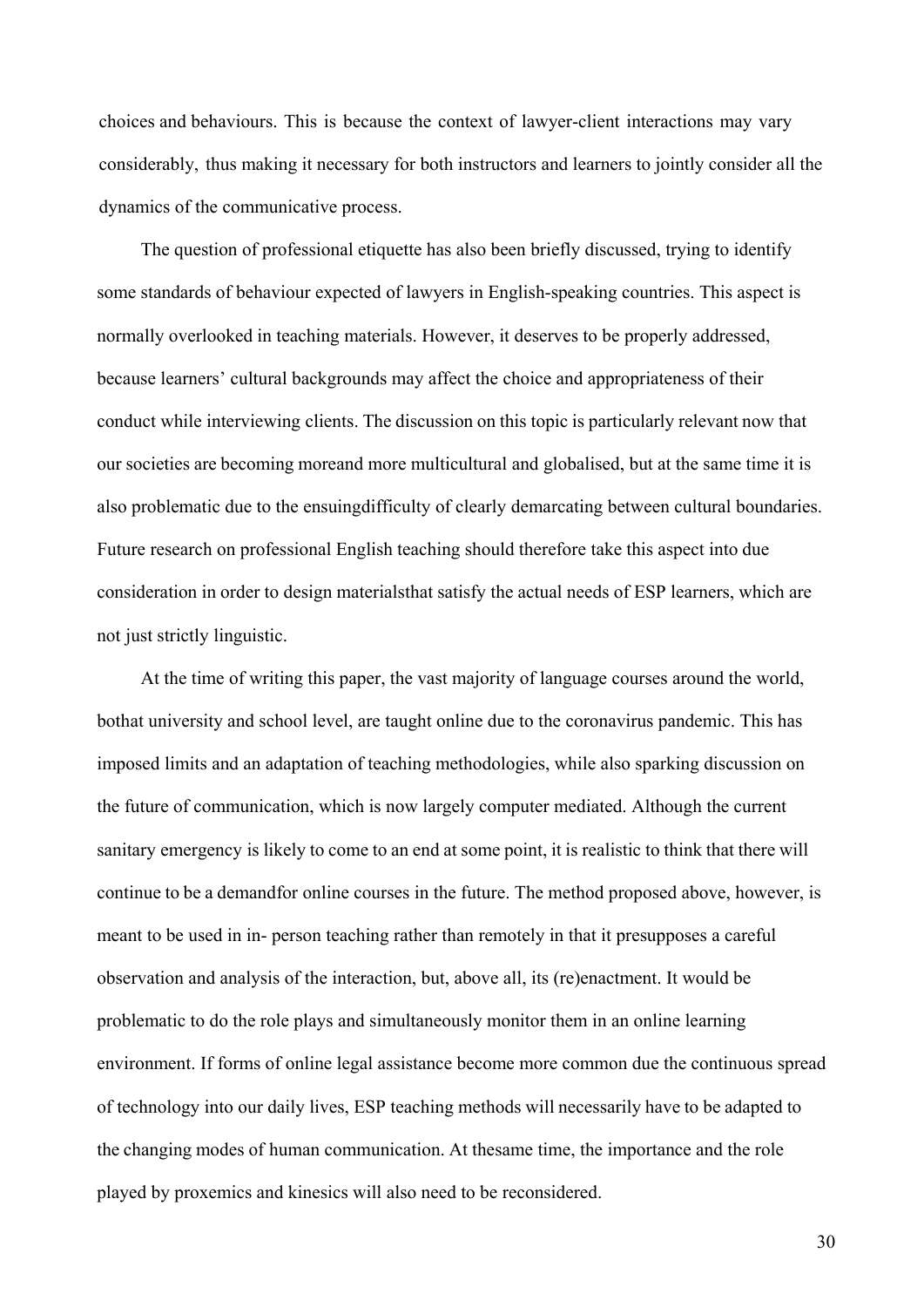#### **Notes**

 $<sup>1</sup>$  Some examples of these new tasks can be found on the Cambridge Assessment English website</sup> (https://www.cambridgeenglish.org).

<sup>2</sup> Complete sections of famous trials, such as the ones involving O.J. Simpson or, more recently, Oscar Pistorius, for instance, are available online. Cf. Author (2016) for a multimodal analysis of trial discourse based on the Oscar Pistorius case, which could be used as an initial activity in the legal English classroom to draw learners' attention to the features of this type of spoken legal language.

<sup>3</sup> The Library of Foreign Language Film Clips [\(http://blcvideoclips.berkeley.edu/\).](about:blank)

<sup>4</sup> Cf., for instance, the major publications which have appeared only in Italy in recent years: Garzone, Salvi and Turnbull(2007), Riley & Sours (2008), Cavallaro (2013, 2014), Fraddosio (2013), Steadman (2013), Cadel, Di Renzo Villata,

Buzzi & Grasso (2017), Giampieri (2017, 2020), Tessuto (2018), Boyd (2018).

<sup>5</sup> This Cambridge ESOL examination was discontinued in 2016.

6 TransLegal (https:[//www.translegal.com/\)](about:blank) is a firm of lawyer-linguists specializing in legal translation and proofreadingas well as legal English teaching and testing. They have also launched a lexicographic project (the World Law Dictionaryproject) in partnership with many universities around the world.

<sup>7</sup> The structure of the interview proposed in Krois-Lindner and TransLegal (2006) is more elaborate and includes substages (e.g., the introductory phase is divided up into the greeting stage, the explanation of what will happen in the interview and the discussion of circumstances).

<sup>8</sup> These tasks should be available at https:[//www.cambridge.org/elt/legalenglish. H](about:blank)owever, when the website was last accessed (22 October 2020) this page could not be found.

<sup>9</sup> Unlike Krois-Lindner, Firth and TransLegal (2008) and Krois-Lindner and TransLegal (2006), which are specifically designed as preparation courses for the Cambridge ESOL International Legal English Certificate (ILEC), this book has amore operational focus, because it also aims at providing assistance for vocational preparation, e.g., within the context oflegal practice courses, Bar professional training courses, the English language test element of the Qualified Lawyers' Transfer Scheme, etc.

<sup>10</sup> The website indicated in the preface [\(www.mylanguagechamber.co.uk/mckay\)](about:blank) is no longer active. To see the onlineresources associated to the book, visit https://wps.pearsoned.co.uk (last accessed: 29 October 2020).

<sup>11</sup> Incidentally, at the beginning of the unit there are two black-and-white photos of what should be lawyerclientinteractions.

 $12$  The companion website can be found at [www.routledge.com/cw/haigh.](about:blank)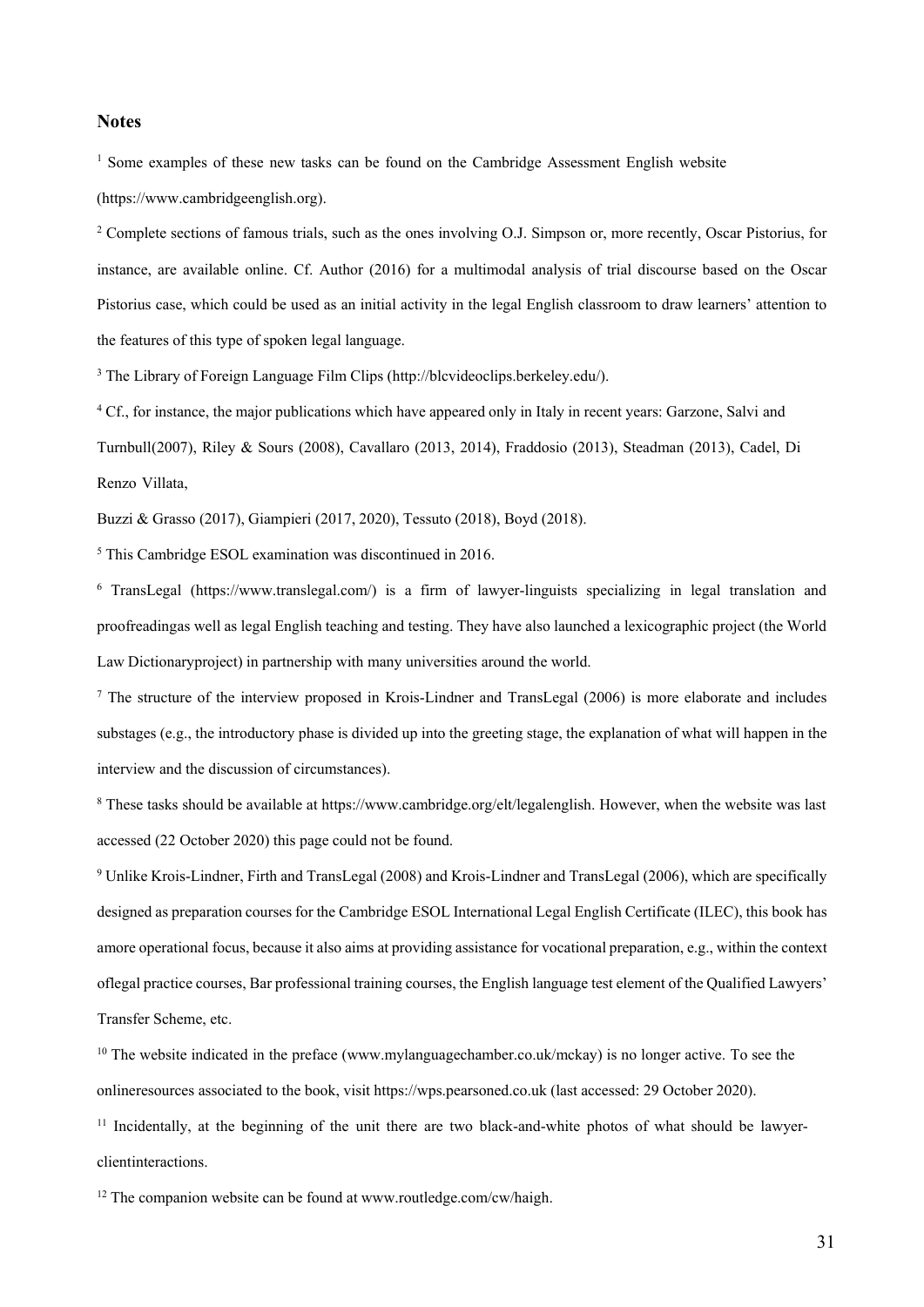<sup>13</sup> The new, 6th edition of the book will be released in the course of 2021.

<sup>14</sup> However, most of the body language signs mentioned (e.g., arms crossed, highbrows raised, fist clenched, hands behindhands, etc.) indicate negative attitudes or feelings, which learners are implicitly told to avoid.

<sup>15</sup> Recent studies have shown the existence of similarities between filmic representation and authentic face-to-

faceinteractions in terms of spontaneity (Bonsignori 2013, Forchini 2012, Kozloff 2000).

<sup>16</sup> https://abc.com/shows/general-hospital.

<sup>17</sup> The scene, titled 'Assume Nothing', can be watched freely on YouTube

(https:[//www.youtube.com/watch?v=yWc2zlDTpak\).](about:blank) Check https://general-

hospital.fandom.com/wiki/Martin\_Gray\_(Michael\_E.\_Knight)#2019 for details about the characters and the storyline.

<sup>18</sup> There are also software programmes that can be used to slow down the audio portion of videos, thus makingcomprehension easier.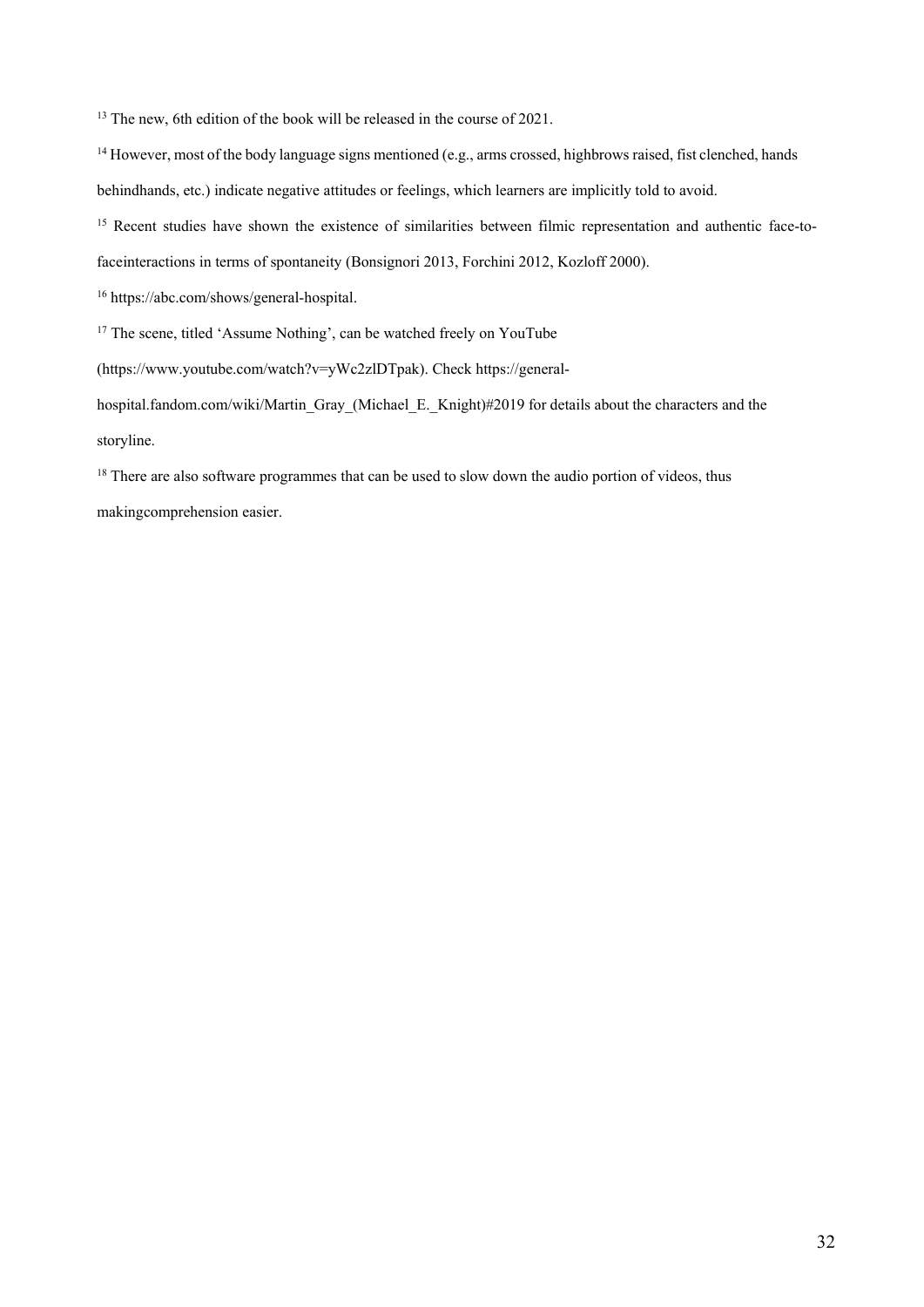# **References**

- Antos G. and E. Ventola 2008. *Handbook of Interpersonal Communication*. Berlin: Mouton de Gruyter.
- Arnó-Macía E., C. Soler C. and R.C. Rueda (eds.) 2006. *Information technology in languages for specific purposes.* New York: Springer.

Author 2016.

Author 2017.

Author 2018a.

- Author 2018b.
- Baldry A. 2000. English in a visual society: comparative and historical dimensions in multimodalityand multimediality. In A. Baldry (ed.), *Multimodality and Multimediality in the Distance Learning Age*. Milan: Edizioni Unicopli: 41-89.
- Bonsignori V. 2013. *English tags. A close-up on film language, dubbing and conversation*. Newcastle-upon-Tyne: Cambridge Scholars Publishing.
- Bonsignori V. 2018. Using Films and TV series for ESP teaching: A Multimodal perspective. *System* 77: 58-69.
- Boyd M. 2018. *English for Law. Theory and practice*. Napoli: Simone.
- Cadel G., M.G. Di Renzo Villata, R. Buzzi R. and A. Grasso 2017. *Legal English* (3rd edition). Padova: CEDAM.
- Candlin C.N. and V.K. Bathia 1998. *Legal Communication. A Study to Investigate the Communicative Needs of Legal Professionals*. Hong Kong: Law Society of Hong Kong.
- Candlin C.N., V.K. Bathia and C. Jensen 2002. Must the Worlds Collide? Professional and Academic Discourse in the Study and Practice of Law. In P. Cortese and P. Riley (eds.), *Domain-Specific English: Textual Issues: From Communities to Classrooms*. Tübingen: Peter Lang: 101-114.

Cazden C. 2006. Connected Learning: "Weaving" in Classroom Lessons, in 'Pedagogy in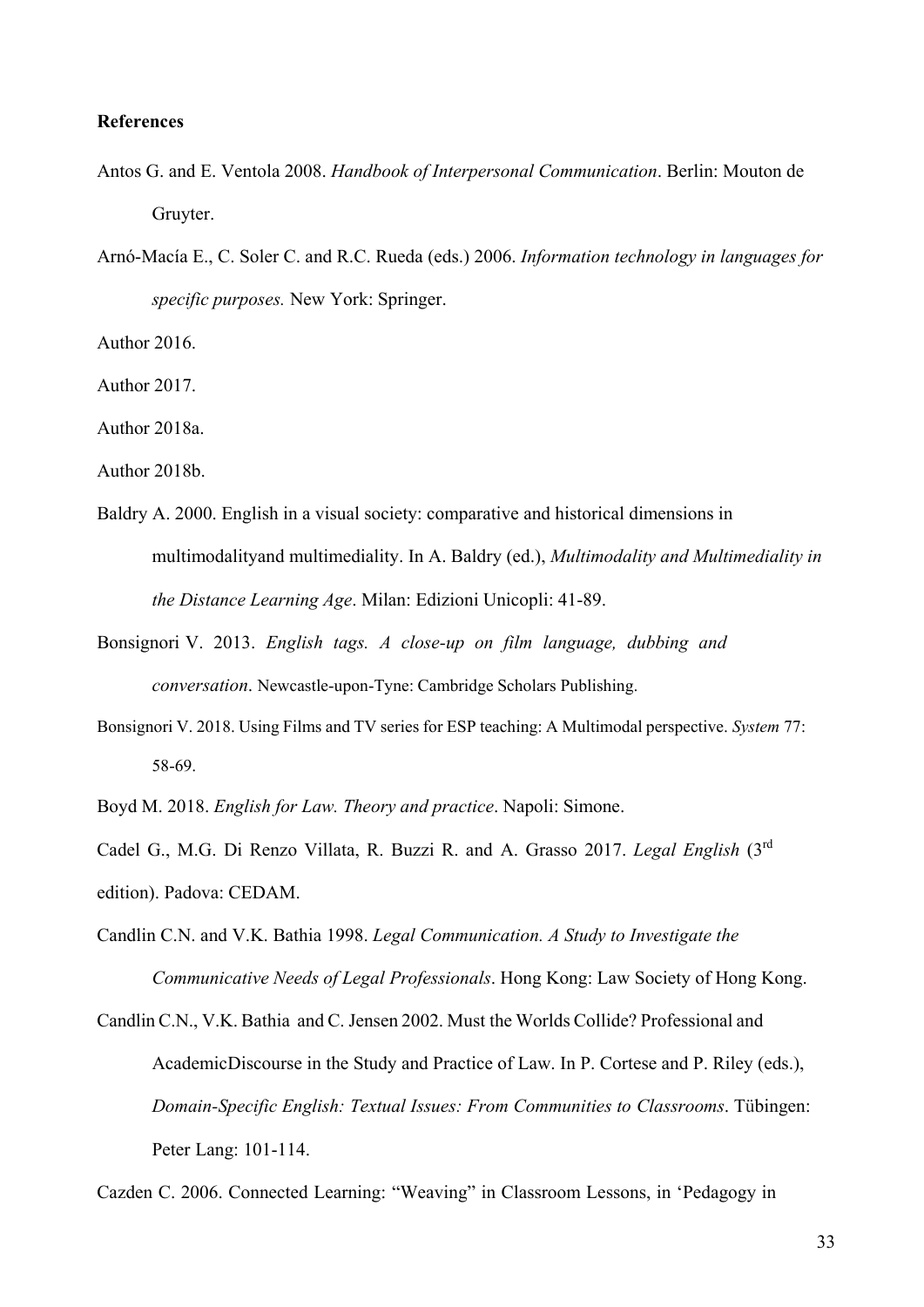Practice 2006' Conference. University of Newcastle.

Cavallaro M.G. 2013. *Down to Business and Legal English*. Rozzano: Casa Editrice Ambrosiana.

Cavallaro M.G. 2014. *English for Legal Purposes*. Milano: EDUCatt.

- Cope B. and M. Kalantzis (eds.) 2000. *Multiliteracies: Literacy Learning and the Design of Social Futures*. New York: Routledge.
- Cope B. and M. Kalantzis 2009. A grammar of multimodality. *The International Journal of Learning* 16/2: 361–425.
- Cope B. and M. Kalantzis 2015. The Things You Do to Know. An Introduction to the Pedagogy of Multiliteracies. In B. Cope and M. Kalantzis (eds.), A Pedagogy of Multiliteracies. Learning by Design. Houndsmills, Basingstoke, Hampshire, UK: Palgrave MacMillan: 1- 36.
- Crawford Camiciottoli B. and V. Bonsignori 2015. The Pisa Audio-Visual Project: A Multimodal Approach to ESP Research and Teaching. *ESP Today* 3/2: 139-159.
- Dal M. 2010. Digital video production and task-based language learning. *Ráostefnurit Netlu-Menntakvika.* [http://netla.khi.is/menntakvika2010/alm.021.pdf \(](about:blank)accessed May 20, 2021)
- Forchini P. 2012. *Movie language revisited. Evidence from multidimensional analysis and corpora*. Bern: Peter Lang.
- Fraddosio M. 2013. *English for Lawyers. Corso di Inglese Giuridico* (4th edition). Napoli: Simone. Garzone G., R. Salvi and J. Turnbull 2007. *Legal English*. Milano: Egea.

Gee J. P. and E.R. Hayes 2011. *Language and learning in the digital age.* New York: Routledge.

- Goldstein B. and P. Driver 2015. *Language learning with digital video.* Cambridge: Cambridge University Press.
- Giampieri P. 2017. *Legal English per avvocati e traduttori*. Milano: Giuffrè.
- Giampieri P. 2020. *Legal English: Diritto Societario Comparato e Finanziario*. Milano: Giuffrè.
- Gollin-Kies S., D. Hall and S.H. Moore 2015. *Language for specific purposes.* New York: Palgrave Macmillan.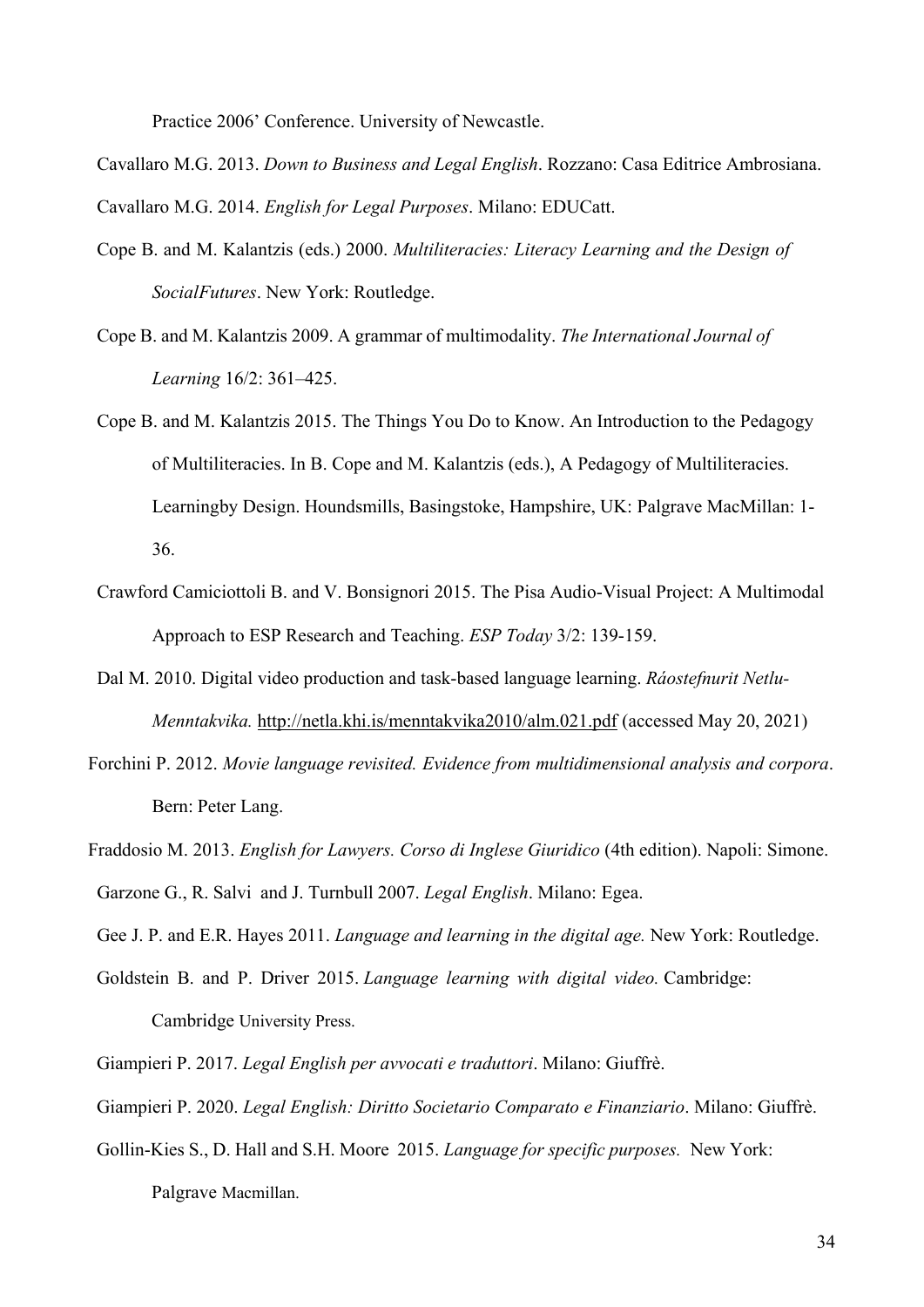Haigh R. 2018. *Legal English*. London/New York: Routledge.

- Hall E.D. 2020. *Communicate to Connect: Interpersonal Communication for Today's Relationships*. San Diego, CA: Cognella Academic Publishing.
- Hall J.A. and M.L. Knapp (eds.) 2013. *Nonverbal communication*. Berlin/Boston: Mouton de Gruyter.
- Jenkins J., W. Baker and M. Dewey (eds.) 2018. *The Routledge Handbook of English as a Lingua Franca*. Abingdon, Oxon/New York, NY: Routledge.
- Jewitt C. (ed.) 2016. *The Routledge Handbook of Multimodal Analysis*. London/New York: Routledge.
- Jewitt C., J. Bezemer and K. O'Halloran 2016. *Introducing Multimodality*. London/New York: Routledge.
- Kalantzis M. and B. Cope 2010. The Teacher as Designer: Pedagogy in the New Media Age. *E- Learning and Digital Media* 7: 200– 222.
- Knapp M.L. J.A. and Daly 2011. *The SAGE Handbook of Interpersonal Communication*. LosAngeles: SAGE.
- Knox J. S. 2008. Online newpaper and TESOL classrooms: a multimodal perspective. In L. Unsworth (ed.), *Multimodal Semiotics. Functional Analysis in Contexts of Education.* London: Continuum: 139-158.

Kozloff S. 2000. *Overhearing film dialogue*. Berkeley: University of California Press.

- Kress G.R. 2010. *Multimodality, A Social Semiotic Approach to Contemporary Communication*. London: Routledge.
- Krois-Lindner A. and TransLegal 2006. *International Legal English*. Cambridge: Cambridge University Press.
- Krois-Lindner A., M. Firthand TransLegal 2008. *Introduction to International Legal English*. Cambridge: Cambridge University Press.

Luke A., A.L. Courtney Cazden and P. Freebody 2004. *The Singapore Classroom Coding*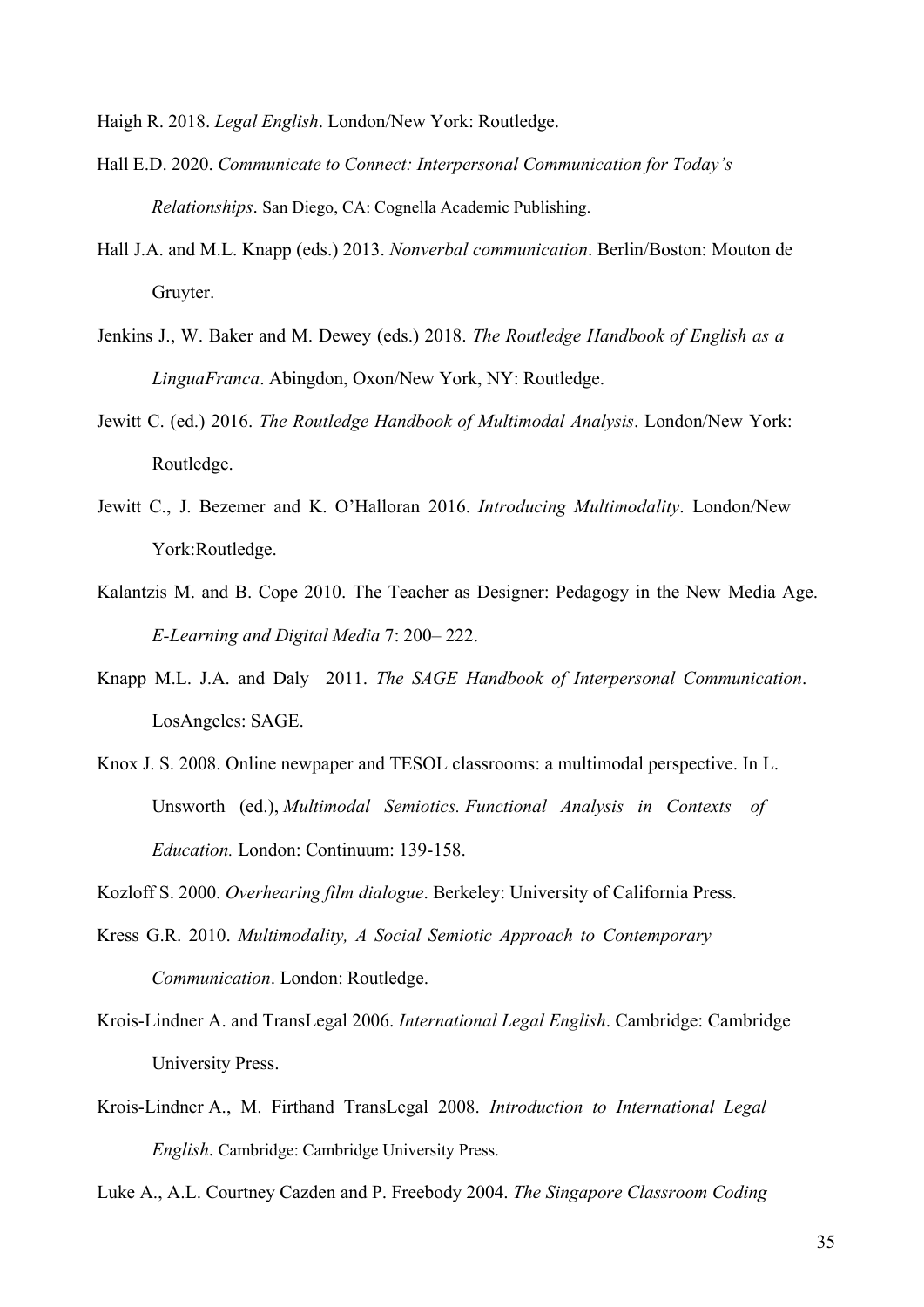*Scheme, Technical Report*. National Institute of Education, Center for Research on Pedagogy and Practice, Singapore.

- Marchetti L. and P. Cullen 2016. A multimodal approach in the classroom for creative learning and teaching. *Psychological and creative approaches to language teaching* 5/1: 39-51.
- Martínez Lirola M. 2016. The importance of promoting multimodal teaching in the foreign language classroom for the acquisition of social competences: practical examples. *International Journal for 21st Century Education, Special Issue 'Language Learning and Teaching'* 3: 77- 88.
- Mayer R.E. and R.B. Anderson 1992. The instructive animation: helping students build connections between words and pictures in multimedia learning. *Journal of Educational Psychology* 84/4: 444-452.
- Matsumoto D.R. 2010. *APA Handbook of Interpersonal Communication*. New York: Mouton de Gruyter.
- McKay W., H.E. Charlton and G. Barsoum 2011. *Legal English: how to understand and master the language of law*. London: Pearson.
- Riley A. and P. Sours 2018. *Legal English and the Common Law* (4th edition). Padova: CEDAM. Samovar L.A., R.E. Porter and E.R. McDaniel 2009. *Communication between Cultures*. Boston, MA: Wadsworth.
- Steadman J. 2013. *Drafting legal documents in plain English*. Milano: Giuffrè.Tessuto G. 2018. *English for Law*. Torino: Giappichelli Editore.
- The New London Group. 1996. *A pedagogy of multiliteracies: Designing social futures*. Harvard educational review 66/1: 60-93.
- Travis J.E. 1947. The Use of the Film in Language Teaching and Learning. *ELT Journal* 1/6: 145- 149.
- Vigliocco G., P. Perniss and D. Vinson 2014. Language as a multimodal phenomenon: implications for language learning, processing and evolution. *Philosophical Transactions*